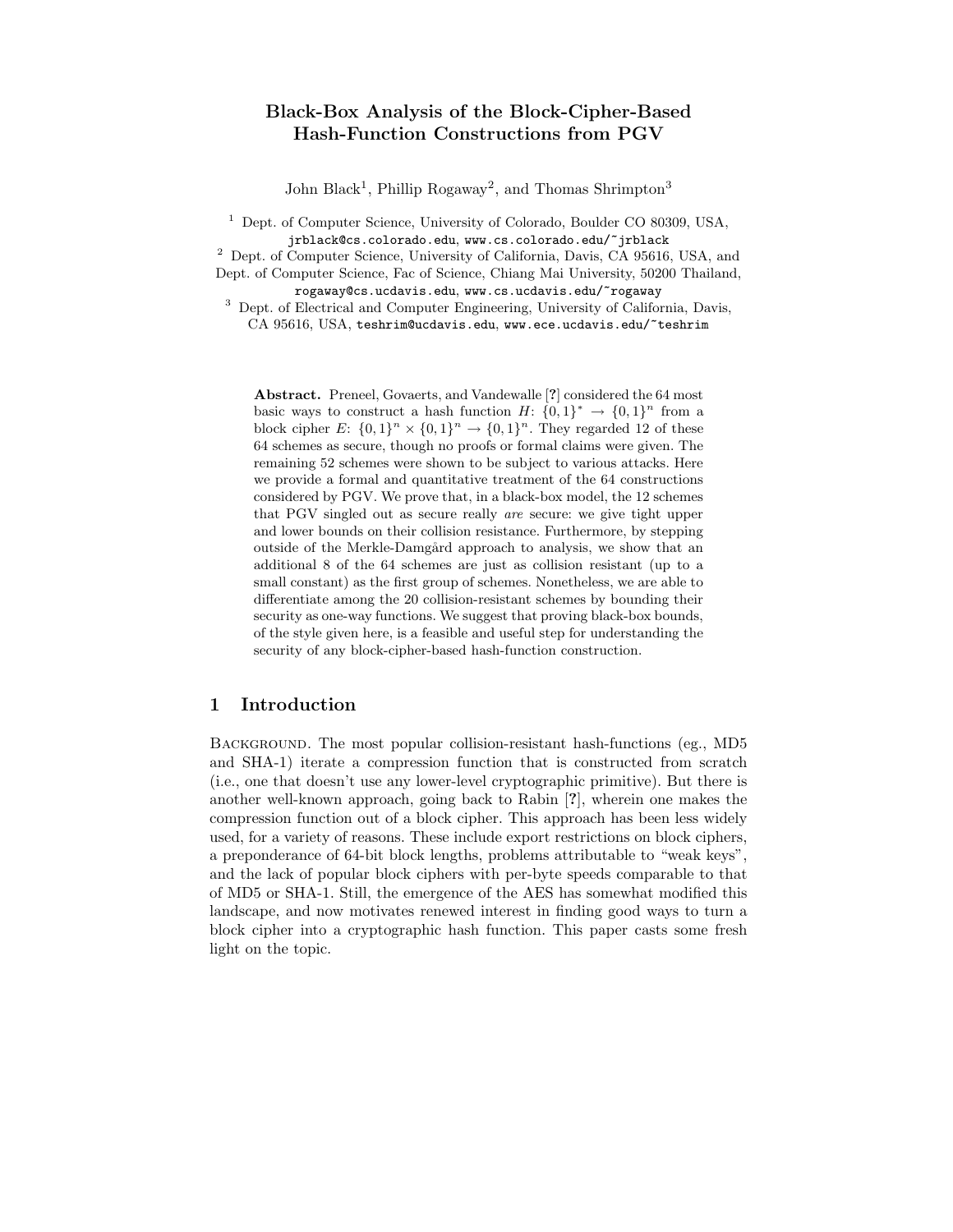The PGV paper. We return to some old work by Preneel, Govaerts, and Vandewalle [?] that considered turning a block cipher E:  $\{0,1\}^n \times \{0,1\}^n \to \{0,1\}^n$ into a hash function  $H: (\{0,1\}^n)^* \to \{0,1\}^n$  using a compression function  $f: \{0,1\}^n \times \{0,1\}^n \to \{0,1\}^n$  derived from E. For v a fixed n-bit constant, PGV considers all 64 compression functions f of the form  $f(h_{i-1}, m_i) = E_a(b) \oplus c$ where  $a, b, c \in \{h_{i-1}, m_i, h_{i-1} \oplus m_i, v\}$ . Then define the *iterated hash of f* as:

```
function H(m_1 \cdots m_\ell)for i \leftarrow 1 to \ell do h_i \leftarrow f(h_{i-1}, m_i)return h_\ell
```
Here  $h_0$  is a fixed constant, say  $0^n$ , and  $|m_i| = n$  for each  $i \in [1..\ell]$ . Of the 64 such schemes, the authors of  $[?]$  regard 12 as secure. Another 13 schemes they classify as backward-attackable, which means they are subject to an identified (but not very severe) potential attack. The remaining 39 schemes are subject to damaging attacks identified by [?] and others.

SOME MISSING RESULTS. The authors of [?] focused on attacks, not proofs. All the same, it seems to be a commonly held belief that it should be possible to produce proofs for the schemes they regarded as secure. Indeed [?] goes so far as to say that "For each of these schemes it is possible to write a 'security proof' based on a black box model of the encryption algorithm, as was done for the Davies-Meyer scheme [by Winternitz [?]]". This latter paper uses a black-box model of a block cipher—a model dating back to Shannon [?]—to show that the scheme we will later call  $H_5$  is secure in the sense of preimage-resistance. Specifically, [?] shows that any algorithm (with E and  $E^{-1}$  oracles) that always finds a preimage under  $H_5$  for a fixed value  $y \in \{0,1\}^n$  will necessarily make at least  $2^{n-1}$  expected oracle queries.

The model introduced by Winternitz for analyzing block-cipher-based hash functions was subsequently used by Merkle [?]. He gives black-box model arguments for  $H_1$ , and other functions, and considers questions of efficiency and concrete security. The black-box model of a block cipher has also found use in other contexts, such as [?, ?]. But, prior to the current work, we are unaware of any careful analysis in the literature, under any formalized model, for the collision-resistance of any block-cipher-based hash-function.

SUMMARY OF OUR RESULTS. This paper takes a more proof-centric look at the schemes from PGV [?], providing both upper and lower bounds for each. Some of our results are as expected, while others are not.

First we prove collision-resistance for the 12 schemes singled out by PGV as secure (meaning those marked " $\checkmark$ " or "FP" in [?]). We analyze these group-1 schemes,  $\{H_1, \ldots, H_{12}\}$ , within the Merkle-Damgård paradigm. That is, we show that for each group-1 scheme  $H_i$  its compression function  $f_i$  is already collision resistant, and so  $H_i$  must be collision resistant as well.

PGV's backward-attackable schemes (marked "B" in [?]) held more surprises. We find that eight of these 13 schemes are secure, in the sense of collision resis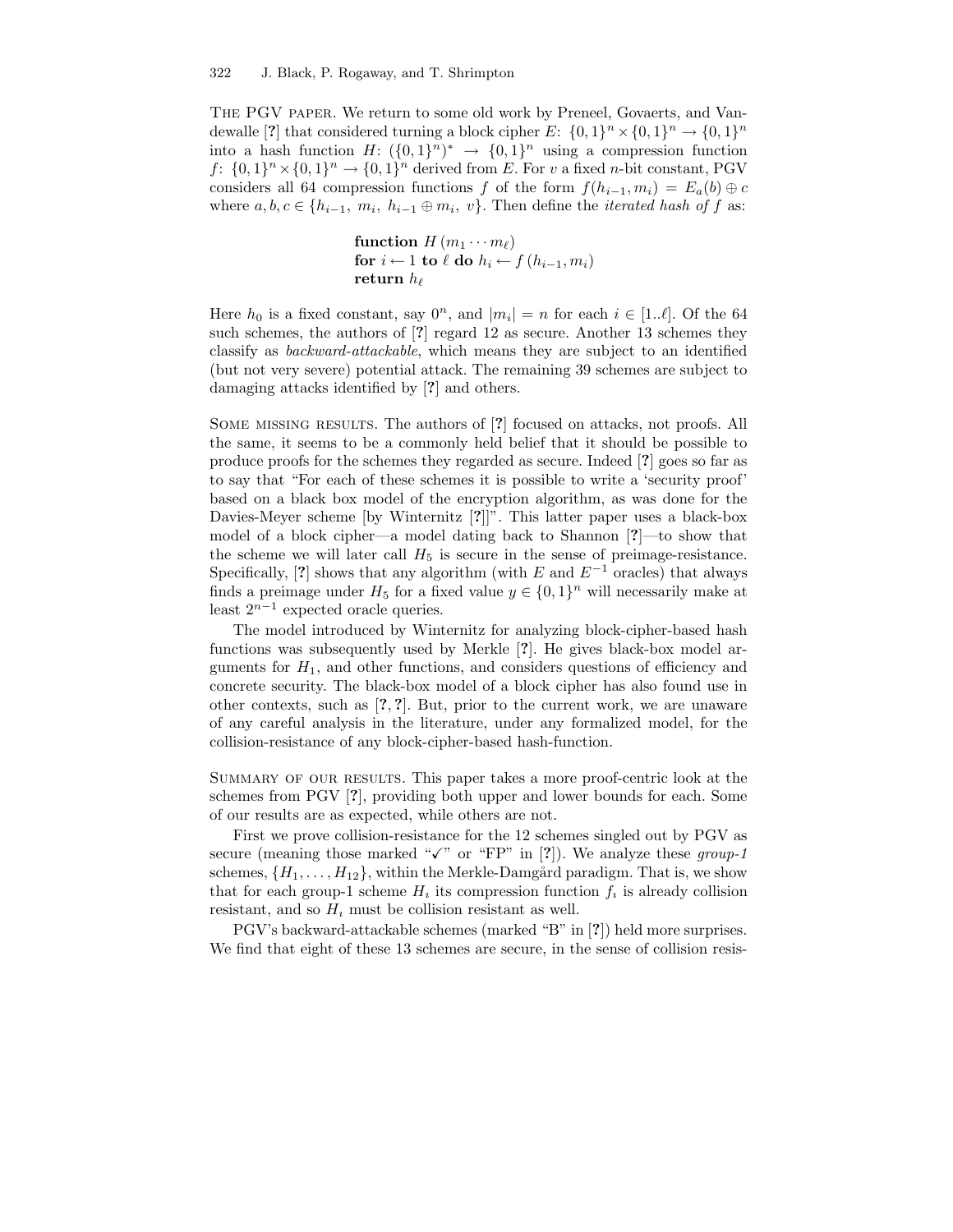tance. In fact, these eight group-2 schemes,  $\{H_{13}, \ldots, H_{20}\}$ , are just as collisionresistant as the group-1 schemes.

Despite having essentially the same collision-resistance, the group-1 and group-2 schemes can be distinguished based on their security as one-way functions: we get a better bound on inversion-resistance for the group-1 schemes than we get for the group-2 schemes. Matching attacks (up to a constant) demonstrate that this difference is genuine and not an artifact of the security proof.

The remaining  $44 = 64 - 20$  hash functions considered by PGV are completely insecure: for these group-3 schemes one can find a (guaranteed) collision with two or fewer queries. This includes five of PGV's backward-attackable schemes, where [?] had suggested a (less effective) meet-in-the-middle attack (see Appendix A).

Other surprises emerged in the mechanics of carrying out our analyses. Unlike the group-1 schemes, we found that the group-2 schemes could not be analyzed within the Merkle-Damgård paradigm; in particular, these schemes are collision resistant even though their compression functions are not. We also found that, for one set of schemes, the "obvious attack" on collision resistance needed some subtle probabilistic reasoning to rigorously analyze.

The security of the 64 PGV schemes is summarized in Fig. 1 and Fig. 2, which also serve to define the different hash functions  $H_i$  and their compression functions  $f_i$ . Fig. 3 gives a more readable description of  $f_1, \ldots, f_{20}$ . A high-level summary of our findings is given by the following chart. The model (and the meaning of  $q$ ) will be described momentarily.

| PGV Category                                                 | Our Category                    | Collision Bound OWF Bound |                   |
|--------------------------------------------------------------|---------------------------------|---------------------------|-------------------|
| $\sqrt{\text{or FP}}$ (12 schemes)                           | group-1: $H_{112}$ (12 schemes) | $\Theta(q^2/2^n)$         | $\Theta(q/2^n)$   |
|                                                              | group-2: $H_{1320}$ (8 schemes) | $\Theta(q^2/2^n)$         | $\Theta(q^2/2^n)$ |
| $B(13$ schemes)                                              |                                 |                           |                   |
| $\vert$ F, P, or D (39 schemes) $\vert$ group-3 (44 schemes) |                                 | $\Theta(1)$               | $\Theta(1)$       |

Black-box model. Our model is the one dating to Shannon [?] and used for works like [?, ?, ?]. Fix a key-length  $\kappa$  and a block length n. An adversary A is given access to oracles E and  $E^{-1}$  where E is a random block cipher E:  $\{0,1\}^{\kappa} \times$  $\{0,1\}^n \to \{0,1\}^n$  and  $E^{-1}$  is its inverse. That is, each key  $k \in \{0,1\}^{\kappa}$  names a randomly-selected permutation  $E_k = E(k, \cdot)$  on  $\{0, 1\}^n$ , and the adversary is given oracles E and  $E^{-1}$ . The latter, on input  $(k, y)$ , returns the point x such that  $E_k(x) = y$ .

For a hash function  $H$  that depends on  $E$ , the adversary's job in attacking the collision resistance of H is to find distinct  $M, M'$  such that  $H(M) = H(M')$ . One measures the optimal adversary's chance of doing this as a function of the number of E or  $E^{-1}$  queries it makes. Similarly, the adversary's job in inverting H is to find an inverse under H for a random range point  $Y \in \{0,1\}^n$ . (See Section 2 for a justification of this definition.) One measures the optimal adversary's chance of doing this as a function of the total number of E or  $E^{-1}$  queries it makes.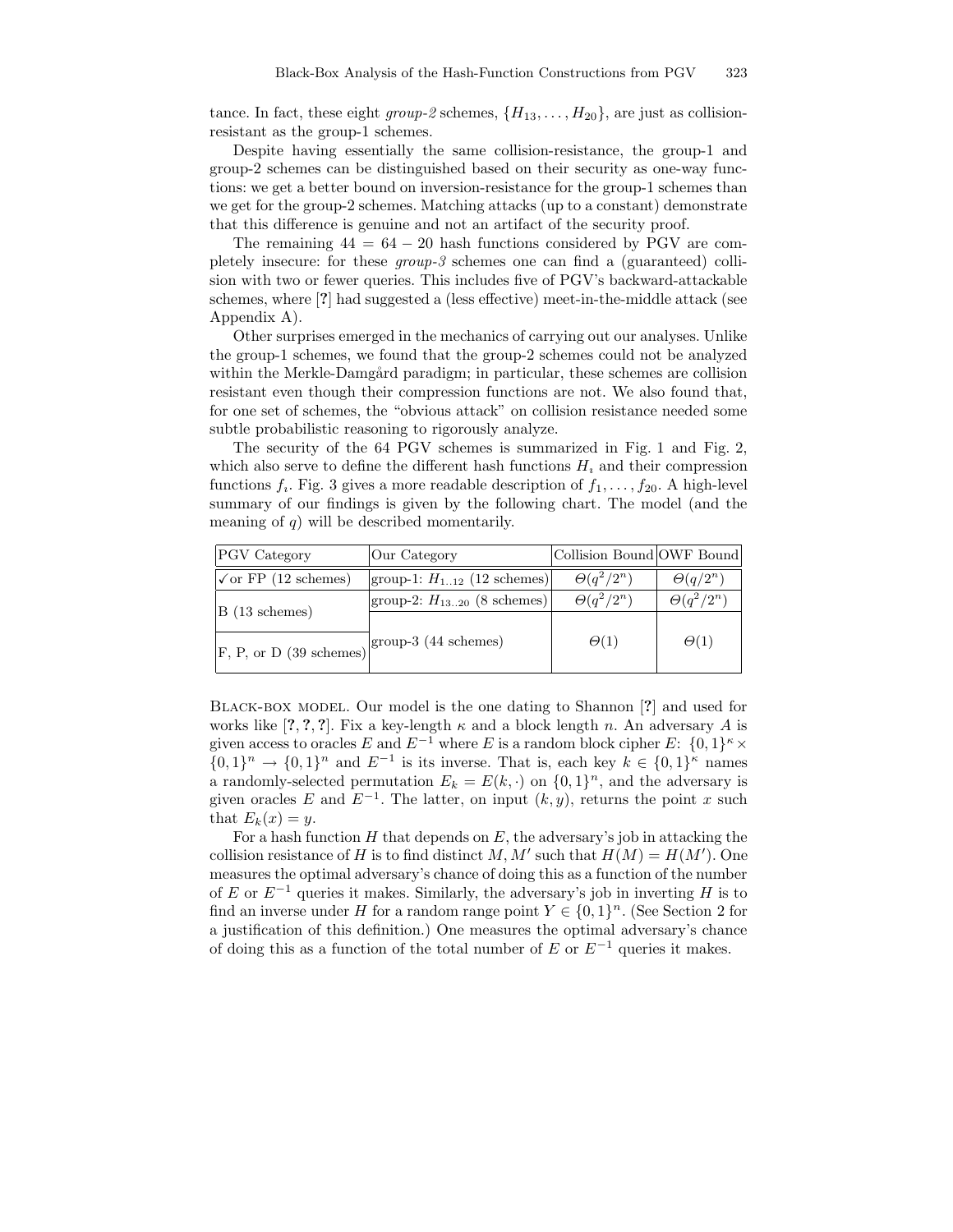| $\imath$ | J      | $h_i =$                                                                  | CR low-bnd          |                      | CR up-bnd IR low-bnd IR up-bnd |                  |          |
|----------|--------|--------------------------------------------------------------------------|---------------------|----------------------|--------------------------------|------------------|----------|
|          | 1      | $E_{m_i}(m_i) \oplus v$                                                  | $\mathbf{1}$        | 1                    |                                |                  |          |
|          | 2      | $E_{h_{i-1}}(m_i) \oplus v$                                              | $\mathbf{1}$        | $\mathbf{1}$         |                                |                  |          |
| 13       | 3      | $E_{w_i}(m_i) \oplus v$                                                  | $.3q(q-1)/2^n$      | $3q(q+1)/2^n$        | $0.15q^2/2^n$                  | $9(q+3)^2/2^n$   |          |
|          | 4      | $E_v(m_i) \oplus v$                                                      | $\mathbf{1}$        | 1                    |                                |                  |          |
|          | 5      | $E_{m_i}(m_i) \oplus m_i$                                                | $\mathbf{1}$        | $\mathbf{1}$         |                                |                  |          |
| 1        | 6      | $E_{h_{i-1}}(m_i) \oplus m_i$                                            | $.039(q-1)(q-3)/2n$ | $\smash{q(q+1)/2^n}$ | $0.4q/2^n$                     | $2q/2^n$         | $\rm{d}$ |
| 9        | 7      | $E_{w_i}(m_i) \oplus mi$                                                 | $.3q(q-1)/2^n$      | $\smash{q(q+1)/2^n}$ | $0.6q/2^n$                     | $2q/2^n$         |          |
|          | 8      | $E_v(m_i) \oplus m_i$                                                    | $\mathbf{1}$        | $\mathbf 1$          |                                |                  |          |
|          | 9      | $E_{m_i}(m_i) \oplus h_{i-1}$                                            | $\mathbf{1}$        | $\mathbf{1}$         |                                |                  |          |
|          | 10     | $E_{h_{i-1}}(m_i) \oplus h_{i-1}$                                        | $\mathbf{1}$        | $\mathbf 1$          |                                |                  | b        |
|          | 11 11  | $E_{w_i}(m_i) \oplus h_{i-1}$                                            | $.3q(q-1)/2^n$      | $\smash{q(q+1)/2^n}$ | $0.6q/2^n$                     | $2q/2^n$         |          |
|          | 12     | $E_v(m_i) \oplus h_{i-1}$                                                | $\mathbf{1}$        | 1                    |                                |                  |          |
|          | 13     | $E_{m_i}(m_i) \oplus w_i$                                                | $\mathbf{1}$        | $\mathbf{1}$         |                                |                  |          |
| 3        | 14     | $E_{h_{i-1}}(m_i)\oplus w_i$                                             | $.039(q-1)(q-3)/2n$ | $q(q+1)/2^n$         | $0.4q/2^n$                     | $2q/2^n$         | $\rm _d$ |
|          | 14 15  | $E_{w_i}(m_i) \oplus w_i$                                                | $.3q(q-1)/2^n$      | $3q(q+1)/2^n$        | $0.15q^2/2^n$                  | $9(q+3)^2/2^n$   |          |
|          | 16     | $E_v(m_i) \oplus w_i$                                                    | 1                   | 1                    |                                |                  |          |
|          | 15 17  | $E_{m_i}(h_{i-1})\oplus v$                                               | $.3q(q-1)/2^n$      | $3q(q+1)/2^n$        | $0.15q^2/2^n$                  | $9(q+3)^2/2^n$ c |          |
|          | 18     | $E_{h_{i-1}}(h_{i-1})\oplus v$                                           | $\mathbf{1}$        | 1                    |                                |                  |          |
|          | 16 19  | $E_{w_i}(h_{i-1})\oplus v$                                               | $.3q(q-1)/2^n$      | $3q(q+1)/2^n$        | $0.15q^2/2^n$                  | $9(q+3)^2/2^n c$ |          |
|          | 20     | $E_v(h_{i-1}) \oplus v$                                                  | $\mathbf{1}$        | 1                    |                                |                  |          |
|          | 1721   | $E_{m_i}(h_{i-1})\oplus m_i$                                             | $.3q(q-1)/2^n$      | $3q(q+1)/2^n$        | $0.15q^2/2^n$                  | $9(q+3)^2/2^n$   |          |
|          | 22     | $E_{h_{i-1}}(h_{i-1})\oplus m_i$                                         | 1                   |                      |                                |                  | Ь        |
|          | 12 23  | $E_{w_i}(h_{i-1}) \oplus m_i$                                            | $.3q(q-1)/2^n$      | $q(q+1)/2^n$         | $0.6q/2^n$                     | $2q/2^n$         |          |
|          | 24     | $E_v(h_{i-1}) \oplus m_i$                                                | $\mathbf{1}$        | 1                    |                                |                  |          |
|          |        | 5 25 $E_{m_i}(h_{i-1}) \oplus h_{i-1}$                                   | $.3q(q-1)/2^n$      | $q(q+1)/2^n$         | $0.6q/2^n$                     | $2q/2^{n}$       |          |
|          |        | $26 E_{h_{i-1}}(h_{i-1}) \oplus h_{i-1}$                                 | 1                   | 1                    |                                |                  | a        |
|          | 10 27  | $E_{w_i}(h_{i-1}) \oplus h_{i-1}$                                        | $.3q(q-1)/2^n$      | $\smash{q(q+1)/2^n}$ | $0.6q/2^n$                     | $2q/2^n$         | e        |
|          | 28     | $E_v(h_{i-1}) \oplus h_{i-1}$                                            | $\mathbf{1}$        | $\mathbf{1}$         |                                |                  |          |
|          | 7 29   | $E_{\left. m_{\,i}\,\left( h_{\,i-1}\right) \,\oplus\, w_{\,i}\right. }$ | $.3q(q-1)/2^n$      | $\smash{q(q+1)/2^n}$ | $0.6q/2^n$                     | $2q/2^n$         |          |
|          | 30I    | $E_{h_{i-1}}(h_{i-1})\oplus w_i$                                         | 1                   |                      |                                |                  |          |
|          | 1831   | $E_{w_i}(h_{i-1}) \oplus w_i$                                            | $.3q(q-1)/2^n$      | $3q(q+1)/2^n$        | $0.15q^2/2^n$                  | $9(q+3)^2/2^n$ c |          |
|          | $32\,$ | $E_v(h_{i-1}) \oplus w_i$                                                | $\mathbf{1}$        | 1                    |                                |                  |          |

**Fig. 1.** Summary of results. Column 1 is our number  $\imath$  for the function (we write  $f_i$  for the compression function and  $H_i$  for its induced hash function). Column 2 is the number from [?] (we write  $f_1$  and  $H_1$ ). Column 3 defines  $f_i(h_{i-1}, m_i)$  and  $f_i(h_{i-1}, m_i)$ . We write  $w_i$  for  $m_i \oplus h_{i-1}$ . Columns 4–7 give our collision-resistance and inversion-resistance bounds. Column 8 comments on collision-finding attacks: (a)  $H(M)$  is determined by the last block only; two E queries; (b) Attack uses two E queries and one  $E^{-1}$  query; (c) Attack uses  $q/2$  E queries and  $q/2$   $E^{-1}$  queries; (d) Attack given by Theorem 3; (e) Attack given by Theorem 4; (f)  $H(M)$  independent of block order; two E queries; (g) Attack uses (at most) two E queries. We do not explore inversion resistance for schemes that are trivially breakable in the sense of collision resistance.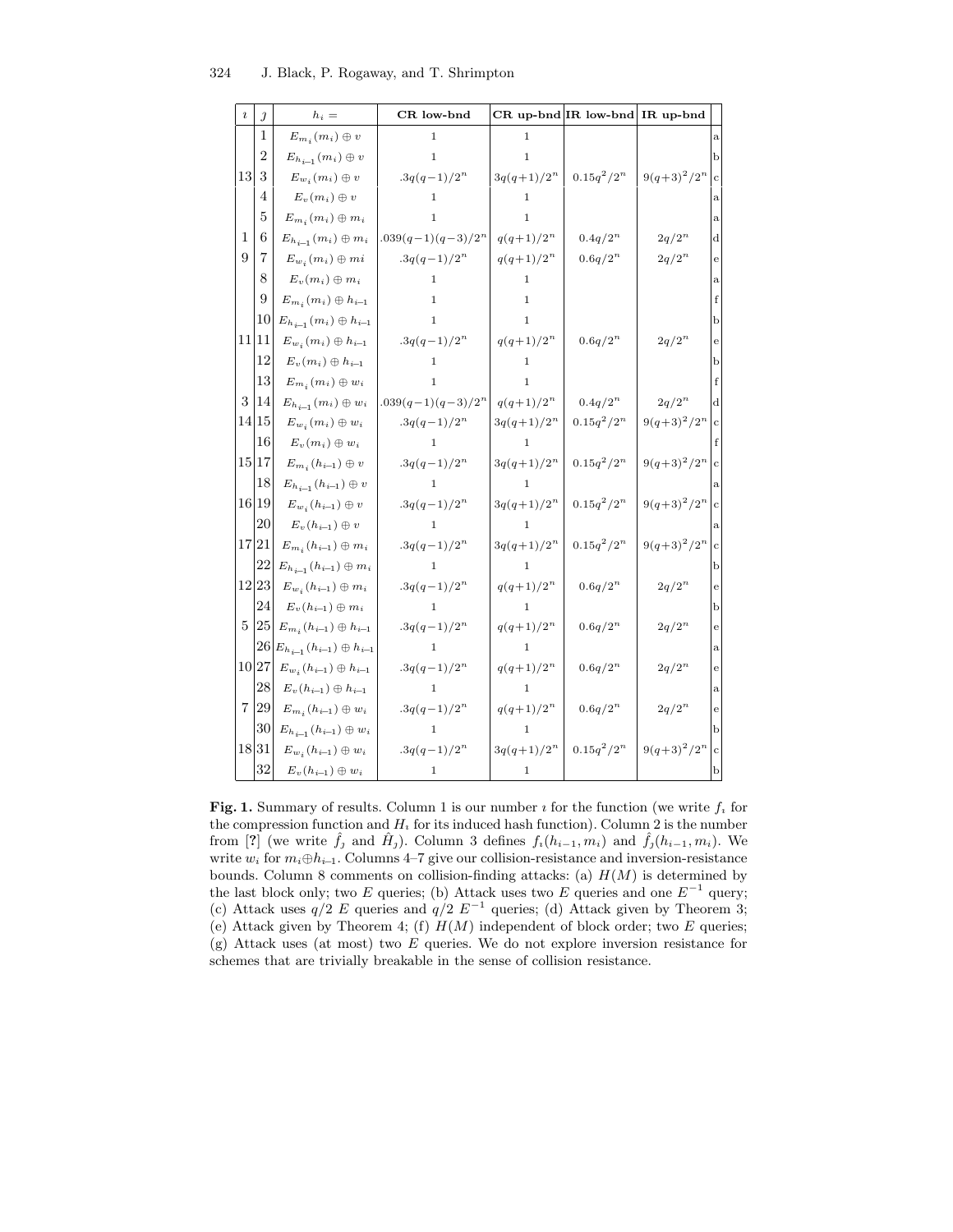| $\imath$       | $\jmath$   | $h_i = % \begin{cases} \sum_{i=1}^n \binom{m}{i} \operatorname{Tr} \big( \prod_{i=1}^n \binom{m}{i} \operatorname{Tr} \big( \prod_{i=1}^n \binom{m}{i} \big) \operatorname{Tr} \big( \prod_{i=1}^n \binom{m}{i} \big) \operatorname{Tr} \big( \prod_{i=1}^n \binom{m}{i} \big) \operatorname{Tr} \big( \prod_{i=1}^n \binom{m}{i} \big) \operatorname{Tr} \big( \prod_{i=1}^n \binom{m}{i} \big) \operatorname{Tr} \big( \prod_{i=1}^n \binom{m$ | CR low-bnd                                                       |                      | CR up-bnd IR low-bnd IR up-bnd |                |                |
|----------------|------------|--------------------------------------------------------------------------------------------------------------------------------------------------------------------------------------------------------------------------------------------------------------------------------------------------------------------------------------------------------------------------------------------------------------------------------------------------|------------------------------------------------------------------|----------------------|--------------------------------|----------------|----------------|
|                | 19 33      | $E_{m_i}(w_i) \oplus v$                                                                                                                                                                                                                                                                                                                                                                                                                          | $.3q(q-1)/2^n$                                                   | $3q(q+1)/2^n$        | $0.15q^2/2^n$                  | $9(q+3)^2/2^n$ |                |
|                | 341        | $E_{h_{i-1}}(w_i) \oplus v$                                                                                                                                                                                                                                                                                                                                                                                                                      | $\mathbf{1}$                                                     | $\mathbf{1}$         |                                |                | b              |
|                | 35         | $E_{w_i}(w_i) \oplus v$                                                                                                                                                                                                                                                                                                                                                                                                                          | $\mathbf{1}$                                                     | $\mathbf{1}$         |                                |                | g              |
|                | 36         | $E_v(w_i) \oplus v$                                                                                                                                                                                                                                                                                                                                                                                                                              | $\mathbf{1}$                                                     | $\mathbf{1}$         |                                |                | b              |
|                | 20 37      | $E_{m_i}(w_i) \oplus m_i$                                                                                                                                                                                                                                                                                                                                                                                                                        | $3q(q-1)/2^n$                                                    | $3q(q+1)/2^n$        | $0.15q^2/2^n$                  | $9(q+3)^2/2^n$ |                |
|                | $4\,$ $38$ |                                                                                                                                                                                                                                                                                                                                                                                                                                                  | $E_{h_{i-1}}(w_i) \oplus m_i$ .039 $(q-1)(q-3)/2^n$ $q(q+1)/2^n$ |                      | $0.4q/2^n$                     | $2q/2^n$       | $\mathbf d$    |
|                | 39         | $E_{w_i}(w_i) \oplus m_i$                                                                                                                                                                                                                                                                                                                                                                                                                        | 1                                                                | 1                    |                                |                | g              |
|                | 40         | $E_v(w_i) \oplus m_i$                                                                                                                                                                                                                                                                                                                                                                                                                            | $\mathbf{1}$                                                     | 1                    |                                |                | g              |
| 8              |            | $ 41  E_{m_i}(w_i) \oplus h_{i-1} $ .3q(q-1)/2 <sup>n</sup>                                                                                                                                                                                                                                                                                                                                                                                      |                                                                  | $q(q+1)/2^n$         | $0.6q/2^n$                     | $2q/2^n$       | $\overline{e}$ |
|                |            | $42 E_{h_{i-1}}(w_i) \oplus h_{i-1}$                                                                                                                                                                                                                                                                                                                                                                                                             | $\mathbf{1}$                                                     | $\mathbf{1}$         |                                |                | b              |
|                |            | 43 $E_{w_i}(w_i) \oplus h_{i-1}$                                                                                                                                                                                                                                                                                                                                                                                                                 | $\mathbf{1}$                                                     | $\mathbf{1}$         |                                |                | g              |
|                |            | 44 $E_v(w_i) \oplus h_{i-1}$                                                                                                                                                                                                                                                                                                                                                                                                                     | $\mathbf{1}$                                                     | $\mathbf{1}$         |                                |                | $\mathbf b$    |
| 6.             | 45         | $E_{m_i}(w_i) \oplus w_i$                                                                                                                                                                                                                                                                                                                                                                                                                        | $3q(q-1)/2^n$                                                    | $\smash{q(q+1)/2^n}$ | $0.6q/2^n$                     | $2q/2^{n}$     | $\mathbf{e}$   |
| $\overline{2}$ | 461        |                                                                                                                                                                                                                                                                                                                                                                                                                                                  | $E_{h_{i-1}}(w_i) \oplus w_i$ .039 $(q-1)(q-3)/2^n$              | $\smash{q(q+1)/2^n}$ | $0.4q/2^n$                     | $2q/2^n$       | $\mathbf d$    |
|                | 47         | $E_{w_i}(w_i) \oplus w_i$                                                                                                                                                                                                                                                                                                                                                                                                                        | 1                                                                | $\mathbf 1$          |                                |                | g              |
|                | 48         | $E_v(w_i) \oplus w_i$                                                                                                                                                                                                                                                                                                                                                                                                                            | $\mathbf{1}$                                                     | $\mathbf{1}$         |                                |                | g              |
|                | 49         | $E_{m_i}(v) \oplus v$                                                                                                                                                                                                                                                                                                                                                                                                                            | $\mathbf{1}$                                                     | $\mathbf{1}$         |                                |                | a              |
|                | 50         | $E_{h_{i-1}}(v) \oplus v$                                                                                                                                                                                                                                                                                                                                                                                                                        | $\mathbf{1}$                                                     | $\mathbf{1}$         |                                |                | $\mathbf{a}$   |
|                | 51         | $E_{w_i}(v) \oplus v$                                                                                                                                                                                                                                                                                                                                                                                                                            | $\mathbf{1}$                                                     | $\mathbf{1}$         |                                |                | g              |
|                | 52         | $E_v(v) \oplus v$                                                                                                                                                                                                                                                                                                                                                                                                                                | $\mathbf{1}$                                                     | $\mathbf{1}$         |                                |                | $\mathbf{a}$   |
|                | 53         | $E_{m_i}(v) \oplus m_i$                                                                                                                                                                                                                                                                                                                                                                                                                          | $\mathbf{1}$                                                     | $\mathbf{1}$         |                                |                | $\mathbf{a}$   |
|                | 54         | $E_{h_{i-1}}(v) \oplus m_i$                                                                                                                                                                                                                                                                                                                                                                                                                      | $\mathbf{1}$                                                     | $\mathbf{1}$         |                                |                | b              |
|                | 55         | $E_{w_i}(v) \oplus m_i$                                                                                                                                                                                                                                                                                                                                                                                                                          | $\mathbf{1}$                                                     | $\mathbf{1}$         |                                |                | g              |
|                | 56         | $E_v(v) \oplus m_i$                                                                                                                                                                                                                                                                                                                                                                                                                              | $\mathbf{1}$                                                     | $\mathbf{1}$         |                                |                | $\mathbf{a}$   |
|                | 57         | $E_{m_i}(v) \oplus h_{i-1}$                                                                                                                                                                                                                                                                                                                                                                                                                      | $\mathbf{1}$                                                     | $\mathbf{1}$         |                                |                | $\mathbf f$    |
|                | 58         | $E_{h_{i-1}}(v) \oplus h_{i-1}$                                                                                                                                                                                                                                                                                                                                                                                                                  | $\mathbf{1}$                                                     | $\mathbf{1}$         |                                |                | $\mathbf{a}$   |
|                | 59         | $E_{w_i}(v) \oplus h_{i-1}$                                                                                                                                                                                                                                                                                                                                                                                                                      | $\mathbf{1}$                                                     | $\mathbf{1}$         |                                |                | g              |
|                | 601        | $E_v(v) \oplus h_{i-1}$                                                                                                                                                                                                                                                                                                                                                                                                                          | $\mathbf{1}$                                                     | $\mathbf{1}$         |                                |                | $\mathbf{a}$   |
|                | 61         | $E_{m_i}(v) \oplus w_i$                                                                                                                                                                                                                                                                                                                                                                                                                          | $\mathbf{1}$                                                     | $\mathbf{1}$         |                                |                | f              |
|                | 62         | $E_{h_{i-1}}(v) \oplus w_i$                                                                                                                                                                                                                                                                                                                                                                                                                      | $\mathbf{1}$                                                     | $\mathbf{1}$         |                                |                | b              |
|                | 63         | $E_{w_i}(v) \oplus w_i$                                                                                                                                                                                                                                                                                                                                                                                                                          | $\mathbf{1}$                                                     | $\mathbf{1}$         |                                |                | g              |
|                | 64         | $E_v(v) \oplus w_i$                                                                                                                                                                                                                                                                                                                                                                                                                              | $\mathbf{1}$                                                     | $\mathbf 1$          |                                |                | b              |

Fig. 2. Summary of results, continued. See the caption of Fig. 1 for an explanation of the entries in this table.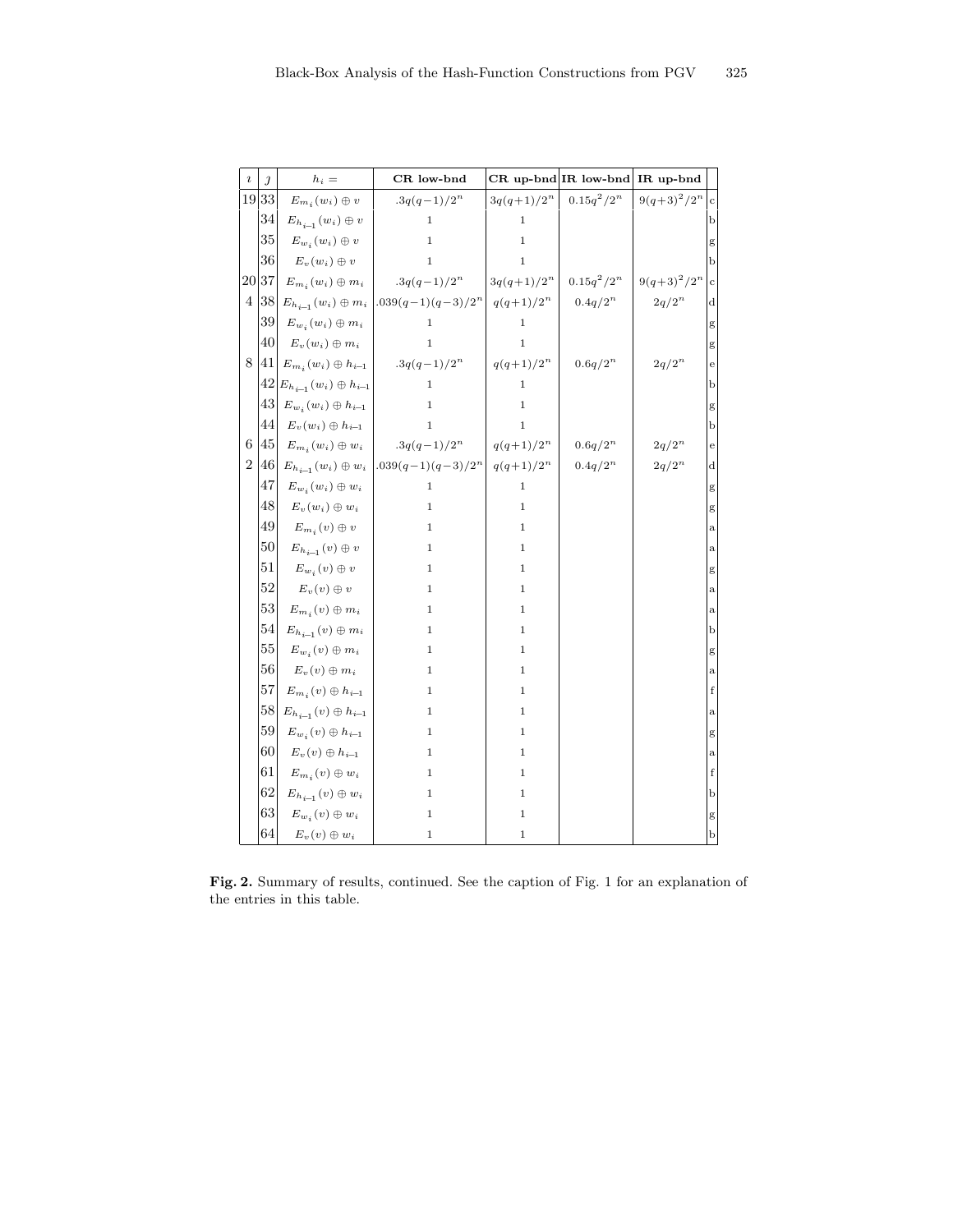



Fig. 3. The compression functions  $f_1, \ldots, f_{20}$  for the 20 collision-resistant hash functions  $H_1, \ldots, H_{20}$ . A hatch marks the location for the key.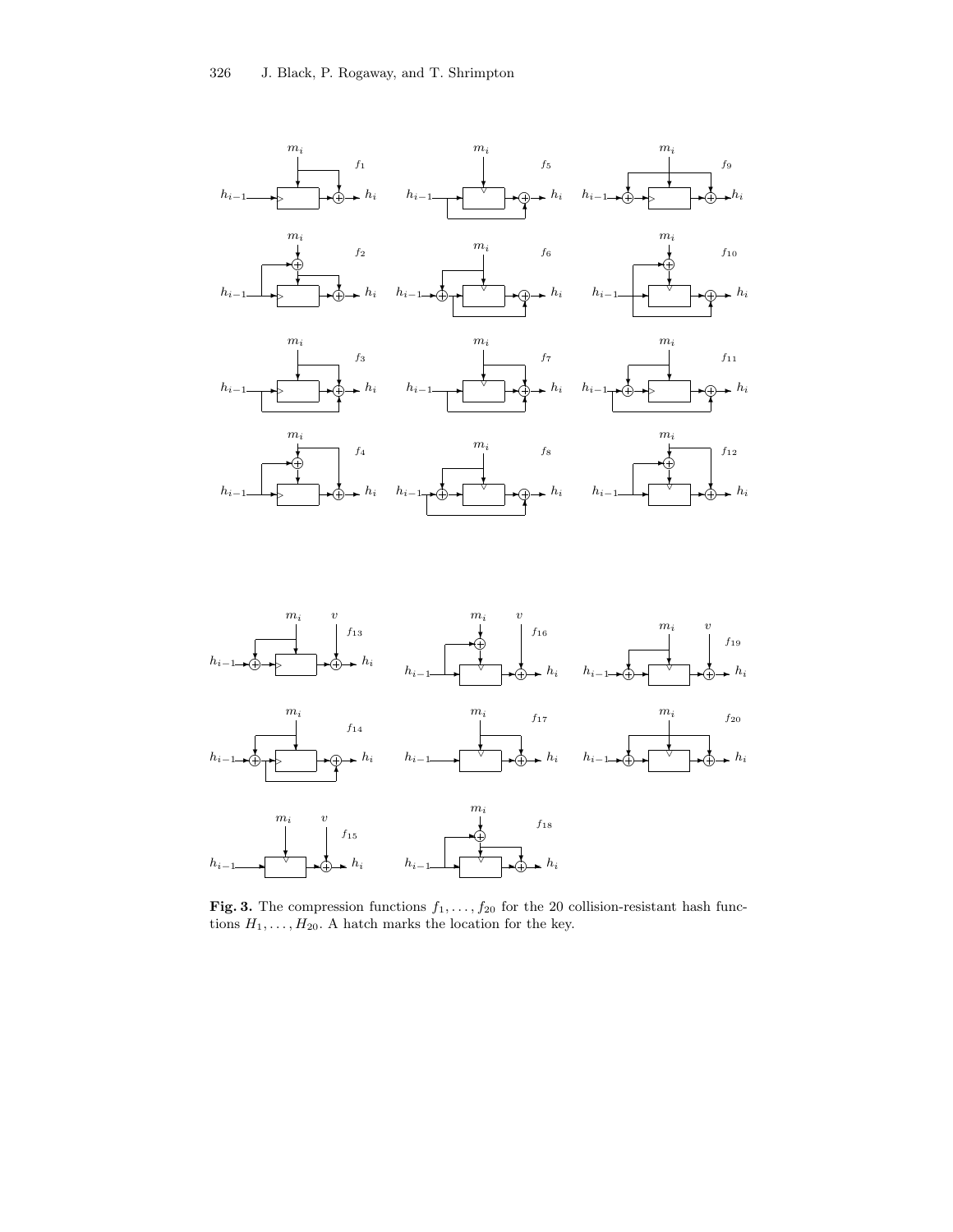Discussion. As with [?], we do not concern ourselves with MD-strengthening [?, ?], wherein strings are appropriately padded so that any  $M \in \{0,1\}^*$  may be hashed. Simple results establish the security of the MD-strengthened hash function  $H^*$  one gets from a secure multiple-of-block-length hash-function  $H$ . All of our attacks work just as well in the presence of MD-strengthening.

It is important not to read too much or too little into black-box results. On the one hand, attacks on block-cipher-based hash-functions have usually treated the block cipher as a black box. Such attacks are doomed when one has strong results within the black-box model. On the other hand, the only structural aspect of a block cipher captured by the model is its invertibility, so one must be skeptical about what a black-box-model result suggests when using a block cipher with significant structural properties, such as weak keys. With a block cipher like AES, one hopes for better. Overall, we see the black-box model as an appropriate first step in understanding the security of block-cipher-based hashfunctions. Of course it would be nice to make due with standard assumptions, such as the block cipher being a pseudorandom function, but that assumption is insufficient for our purposes, and no sufficient assumption has been proposed.

FUTURE DIRECTIONS. Though we spoke of AES as rekindling interest in blockcipher-based hash-function designs, we do not address what we regard as the most interesting practical problem in that vein: namely, how best to use an *n*-bit block cipher to make a hash function with output length larger than  $n$ bits. (Many people see  $n = 128$  bits as an inadequate output length for a hash function, particularly in view of [?].) The current work does not answer this question, but it does lay the groundwork for getting there.

#### 2 Definitions

BASIC NOTIONS. Let  $\kappa, n \ge 1$  be numbers. A block cipher is a map E:  $\{0,1\}^{\kappa} \times$  $\{0,1\}^n \to \{0,1\}^n$  where, for each  $k \in \{0,1\}^{\kappa}$ , the function  $E_k(\cdot) = E(k, \cdot)$  is a permutation on  $\{0,1\}^n$ . If E is a block cipher then  $E^{-1}$  is its inverse, where  $E_k^{-1}(y)$  is the string x such that  $E_k(x) = y$ . Let Bloc $(\kappa, n)$  be the set of all block ciphers  $E: \{0,1\}^n \times \{0,1\}^n \to \{0,1\}^n$ .

A (block-cipher-based) hash function is a map H: Bloc $(\kappa, n) \times D \to R$  where  $\kappa, n, c \geq 1, D \subseteq \{0, 1\}^*$ , and  $R = \{0, 1\}^c$ . The function H must be given by a program that, given M, computes  $H^E(M) = H(E, M)$  using an E-oracle. Hash function  $f: \text{Bloc}(\kappa, n) \times D \to R$  is a compression function if  $D = \{0, 1\}^a \times \{0, 1\}^b$ for some  $a, b \geq 1$  where  $a + b \geq c$ . Fix  $h_0 \in \{0, 1\}^a$ . The *iterated hash* of compression function  $f: \text{Bloc}(\kappa, n) \times (\{0,1\}^a \times \{0,1\}^b) \to \{0,1\}^a$  is the hash function H: Bloc $(\kappa, n) \times (\{0,1\}^b)^* \to \{0,1\}^a$  defined by  $H^E(m_1 \cdots m_\ell) = h_\ell$ where  $h_i = f^E(h_{i-1}, m_i)$ . Set  $H^E(\varepsilon) = h_0$ . If the program for f uses a single query  $E(k, x)$  to compute  $f^{E}(m, h)$  then f (and its iterated hash H) is rate-1. We often omit the superscript  $E$  to  $f$  and  $H$ .

We write  $x \stackrel{s}{\leftarrow} S$  for the experiment of choosing a random element from the finite set  $S$  and calling it  $x$ . An *adversary* is an algorithm with access to one or more oracles. We write these as superscripts.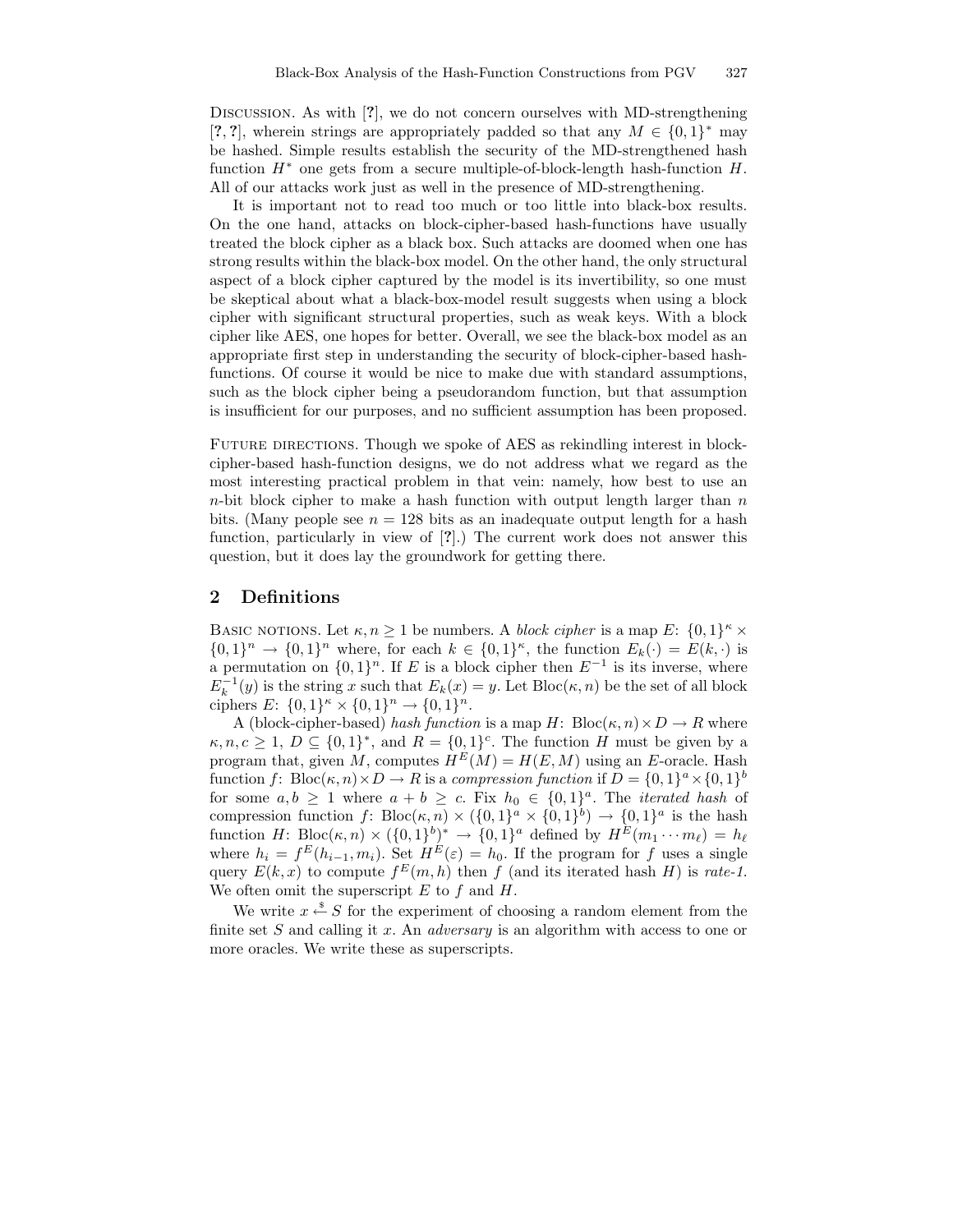Collision resistance. To quantify the collision resistance of a block-cipherbased hash function H we instantiate the block cipher by a randomly chosen  $E \in \mathcal{E}$ Bloc( $\kappa$ , n). An adversary A is given oracles for  $E(\cdot, \cdot)$  and  $E^{-1}(\cdot, \cdot)$  and wants to find a collision for  $H^E$ —that is, M, M' where  $M \neq M'$  but  $H^E(M) = H^E(M')$ . We look at the number of queries that the adversary makes and compare this with the probability of finding a collision.

**Definition 1** (Collision resistance of a hash function). Let  $H$  be a blockcipher-based hash function, H: Bloc $(\kappa, n) \times D \to R$ , and let A be an adversary. Then the advantage of  $A$  in finding collisions in  $H$  is the real number

$$
\mathbf{Adv}_{H}^{\text{coll}}(A) = \Pr\left[E \xleftarrow{\$} \text{Bloc}(\kappa, n); (M, M') \xleftarrow{\$} A^{E, E^{-1}$} : \nM \neq M' \wedge H^{E}(M) = H^{E}(M')\right]
$$

For  $q \geq 1$  we write  $\mathbf{Adv}_{H}^{coll}(q) = \max_{A} {\mathbf{Adv}_{H}^{coll}(A)}$  where the maximum is taken over all adversaries that ask at most q oracle queries (ie, E-queries +  $E^{-1}$ queries). Other advantage functions are silently extended in the same way.

We also define the advantage of an adversary in finding collisions in a compression function  $f: \text{Bloc}(\kappa, n) \times \{0,1\}^a \times \{0,1\}^b \to \{0,1\}^c$ . Naturally  $(h, m)$ and  $(h', m')$  collide under f if they are distinct and  $f^{E}(h, m) = f^{E}(h', m')$ , but we also give credit for finding an  $(h, m)$  such that  $f^{E}(h, m) = h_0$ , for a fixed  $h_0 \in \{0,1\}^c$ . If one treats the hash of the empty string as the constant  $h_0$  then  $f^{E}(h,m) = h_0$  amounts to having found a collision between  $(h,m)$  and the empty string.

**Definition 2** (Collision resistance of a compression function). Let  $f$  be a block-cipher-based compression function, f: Bloc $(\kappa, n) \times \{0, 1\}^a \times \{0, 1\}^b \rightarrow$  ${0,1}^c$ . Fix a constant  $h_0 \in {0,1}^c$  and an adversary A. Then the advantage of  $A$  in finding collisions in  $f$  is the real number

$$
\mathbf{Adv}_{f}^{\text{comp}}(A) = \Pr\left[E \xleftarrow{\$} \text{Block}(\kappa, n); ((h, m), (h', m')) \xleftarrow{\$} A^{E, E^{-1}$} :((h, m) \neq (h', m') \land f^{E}(h, m) = f^{E}(h', m')) \lor f^{E}(h, m) = h_{0}\right] \quad \diamondsuit
$$

Inversion resistance. Though we focus on collision resistance, we are also interested in the difficulty of inverting hash functions. We use the following measure for the difficulty of inverting a hash function at a random point.

**Definition 3 (Inverting random points).** Let  $H$  be a block-cipher-based hash function,  $H: \text{Bloc}(\kappa, n) \times D \to R$ , and let A be an adversary. Then the advantage of  $A$  in inverting  $H$  is the real number

$$
\mathbf{Adv}_{H}^{\mathrm{inv}}(A) = \Pr\left[E \xleftarrow{\$} \mathrm{Bloc}(\kappa, n); \sigma \xleftarrow{\$} R; M \leftarrow A^{E, E^{-1}}(\sigma): H^{E}(M) = \sigma\right] \quad \diamondsuit
$$

THE PGV HASH FUNCTIONS. Fig. 1 and Fig. 2 serve to define  $f_i[n]$ : Bloc $(\kappa, n) \times$  $\{0,1\}^n \times \{0,1\}^n \to \{0,1\}^n$  and  $\hat{f}_j[n]$ : Bloc $(\kappa, n) \times (\{0,1\}^n \times \{0,1\}^n) \to \{0,1\}^n$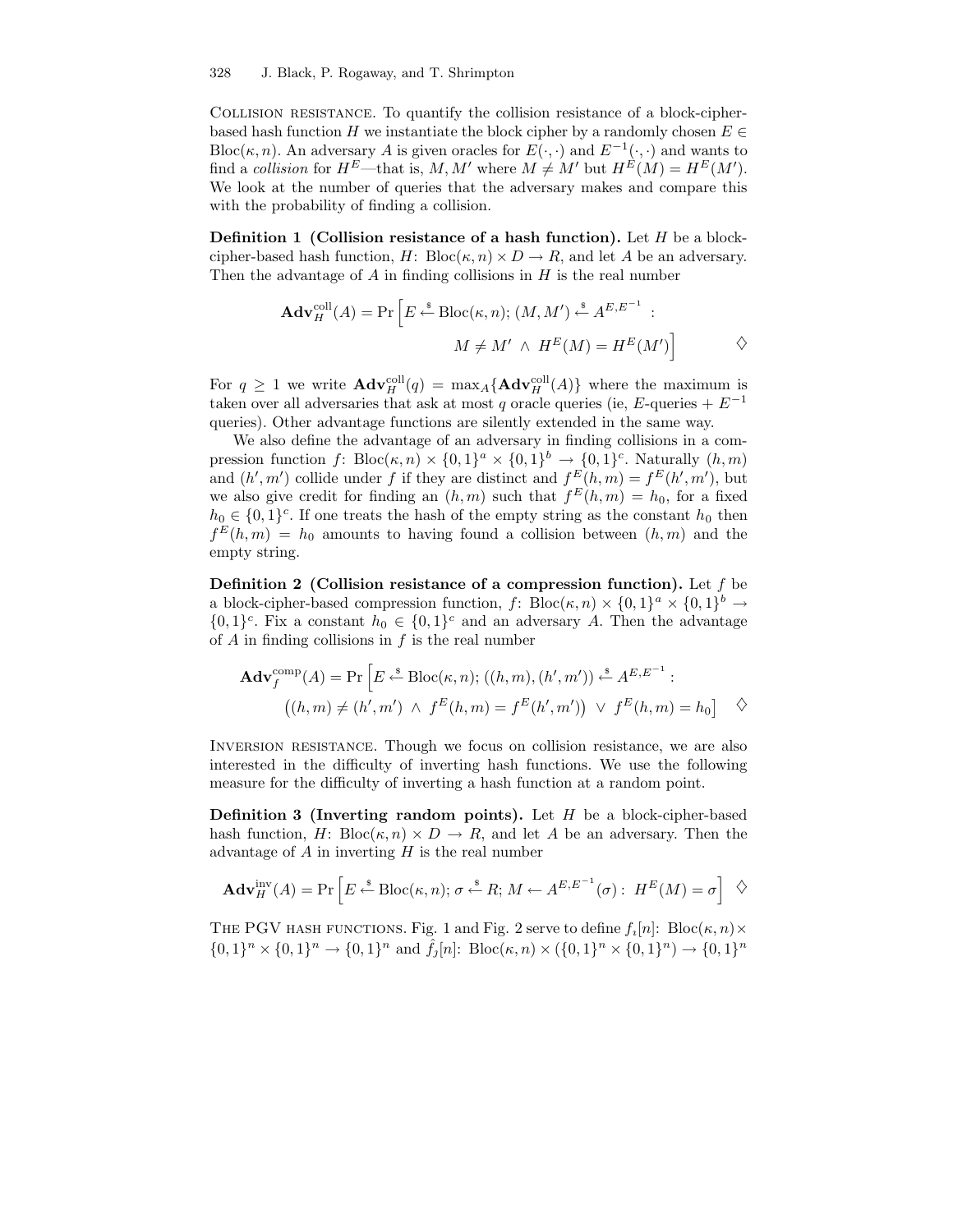for  $i \in [1..20]$  and  $j \in [1..64]$ . These compression functions induce hash functions  $H_i[n]$  and  $\hat{H}_j[n]$ . Usually we omit writing the  $[n]$ .

Discussion. The more customary formalization for a one-way function speaks to the difficulty of finding a preimage for the image of a random domain point (as opposed to finding a preimage of a random range point). But a randomdomain-point definition becomes awkward when considering a function  $H$  with an infinite domain: in such a case one would normally have to partition the domain into finite sets and insist that  $H$  be one-way on each of them. For each of the functions  $H_1, \ldots, H_{20}$ , the value  $H_i^E(M)$  is uniform or almost uniform in  $\{0,1\}^n$  when M is selected uniformly in  $(\{0,1\}^n)^m$  and E is selected uniformly in  $Bloc(n, n)$ . Thus there is no essential difference between the two notions in these cases. This observation justifies defining inversion resistance in the manner that we have. See Appendix B.

Definition 3 might be understood as giving the technical meaning of preimage resistance. However, a stronger notion of preimage resistance also makes sense, where the range value  $\sigma$  is a fixed point, not a random one, and one maximizes over all such points. Similarly, the usual, random-domain-point notion for a oneway function (from the prior paragraph) might be understood as a technical meaning of 2nd preimage resistance, but a stronger notion makes sense, where the domain point  $M$  is a fixed string, not a random one, and one must maximize over all domain points of a given length. A systematic exploration of different notions of inversion resistance is beyond the scope of this paper.

Conventions. For the remainder of this paper we assume the following significant conventions. First, an adversary does not ask any oracle query in which the response is already known; namely, if A asks a query  $E_k(x)$  and this returns y, then A does not ask a subsequent query of  $E_k(x)$  or  $E_k^{-1}(y)$ ; and if A asks  $E_k^{-1}(y)$  and this returns x, then A does not ask a subsequent query of  $E_k^{-1}(y)$  or  $E_k(x)$ . Second, when a (collision-finding) adversary A for H outputs M and M', adversary A has already computed  $H^E(M)$  and  $H^E(M')$ , in the sense that A has made the necessary E or  $E^{-1}$  queries to compute  $H^E(M)$  and  $H^E(M')$ . Similarly, we assume that a (collision-finding) adversary A for the compression function f computes  $f^E(h,m)$  and  $f^E(h',m')$  prior to outputting  $(h,m)$  and  $(h', m')$ . Similarly, when an (inverting adversary) A for H outputs a message M, we assume that A has already computed  $H^E(M)$ , in the sense that A has made the necessary E or  $E^{-1}$  queries to compute this value. These assumption are all without loss of generality, in that an adversary  $A$  not obeying these conventions can easily be modified to given an adversary  $A'$  having similar computational complexity that obeys these conventions and has the same advantage as A.

#### 3 Collision Resistance of the Group-1 Schemes

The group-1 hash-functions  $H_1, \ldots, H_{12}$  can all be analyzed using the Merkle-Damgård paradigm. Our security bound is identical for all of these schemes.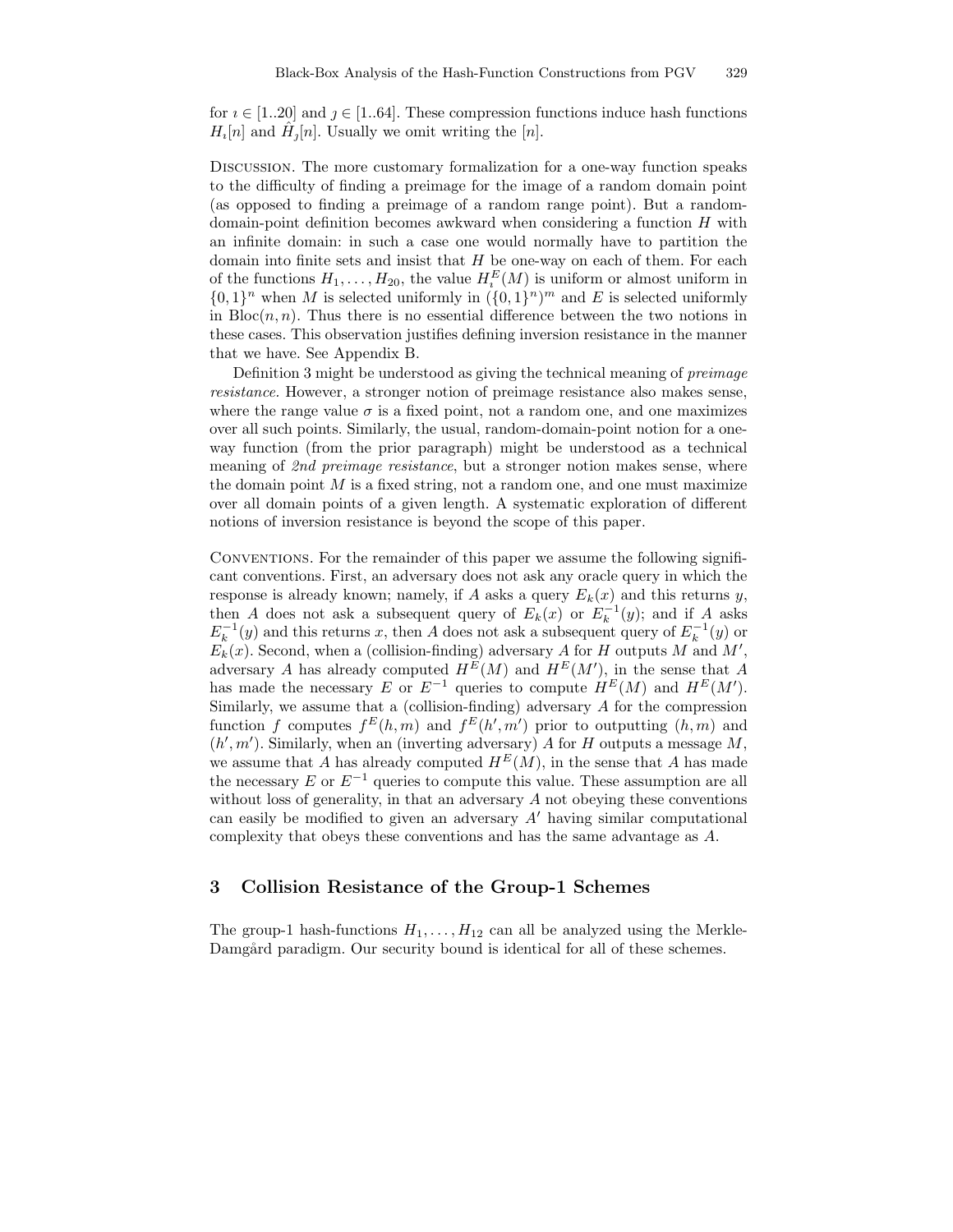Theorem 1 (Collision resistance of the group-1 hash functions). Fix  $n \geq 1$  and  $i \in [1..12]$ . Then  $\mathbf{Adv}_{H_i[n]}^{\text{coll}}(q) \leq q(q+1)/2^n$  for any  $q \geq 1$ .  $\diamond$ 

The proof combines a lemma showing the collision-resistance of  $f_1, \ldots, f_{12}$  with the classical result, stated for the black-box model, showing that a hash function is collision resistant if its compression function is.

Lemma 1 (Merkle-Damgård  $[?, ?]$  in the black-box model). Let f be a compression function  $f: \text{Bloc}(n, n) \times \{0, 1\}^n \times \{0, 1\}^n \to \{0, 1\}^n$  and let H be the iterated hash of f. Then  $\mathbf{Adv}_{H}^{\text{coll}}(q) \leq \mathbf{Adv}_{f}^{\text{comp}}(q)$  for all  $q \geq 1$ .  $\diamond$ 

Lemma 2 (Collision resistance of the group-1 compression functions). Fix  $n \geq 1$  and  $i \in [1..12]$ . Then  $\mathbf{Adv}_{f_i[n]}^{\text{comp}}(q) \leq q(q+1)/2^n$  for any  $q \geq 1$ .  $\diamond$ 

**Proof of Lemma 2:** Fix a constant  $h_0 \in \{0, 1\}^n$ . We focus on  $f = f_1$ ; assume that case. Let  $A^{?,?}$  be an adversary attacking the compression function f. Assume that A asks its oracles a total of  $q$  queries. We are interested in A's behavior when its left oracle is instantiated by  $E \stackrel{\text{s}}{\leftarrow} \text{Bloc}(n, n)$  and its right oracle is instantiated by  $E^{-1}$ . That experiment is identical, from A's perspective, to the one defined in Fig. 4. Define  $((x_1, k_1, y_1), \ldots, (x_q, k_q, y_q), \text{out})$ by running  $SimulateOracles(A, n)$ . If A is successful it means that A outputs  $(k,m), (k',m')$  such that one of the following holds:  $(k,m) \neq (k',m')$  and  $f(k,m) = f(k',m')$ , or else  $f(k,m) = h_0$ . By our definition of f this means that  $E_k(m) \oplus m = E_{k'}(m') \oplus m'$  for the first case, or  $E_k(m) \oplus m = h_0$  for the second. By our conventions at the end of Section 2, either there are distinct  $r, s \in$ [1.d] such that  $(x_r, k_r, y_r) = (m, k, E_k(m))$  and  $(x_s, k_s, y_s) = (m', k', E_{k'}(m'))$ and  $E_{k_r}(m_r) \oplus m_r = E_{k_s}(m_s) \oplus m_s$  or else there is an  $r \in [1..q]$  such that  $(x_r, k_r, y_r) = (m, k, h_0)$  and  $E_{k_r}(x_r) = h_0$ . We show that this event is unlikely.

In the execution of SimulateOracles(A, n), for any  $i \in [1..q]$ , let  $C_i$  be the event that  $y_i \oplus x_i = h_0$  or that there exists  $j \in [1..i-1]$  such that either  $y_i \oplus x_i = y_j \oplus x_j$ . In carrying out the simulation of A's oracles, either  $y_i$  or  $x_i$ was randomly selected from a set of at least size  $2^n - (i-1)$ , so  $Pr[\mathsf{C}_i] \leq i/(2^n - i)$ .

Algorithm  $SimulateOracle(A, n)$ Initially,  $i \leftarrow 0$  and  $E_k(x) =$  undefined for all  $(k, x) \in \{0, 1\}^n \times \{0, 1\}^n$ Run  $A^{7,7}$ , answering oracle queries as follows: When  $A$  asks a query  $(k, x)$  to its left oracle:  $i \leftarrow i+1$ ;  $k_i \leftarrow k$ ;  $x_i \leftarrow x$ ;  $y_i \stackrel{\$}{\leftarrow} \text{Range}(E_k)$ ;  $E_k(x) \leftarrow y_i$ ; return  $y_i$  to A When  $A$  asks a query  $(k, y)$  to its right oracle:  $i \leftarrow i+1; k_i \leftarrow k; y_i \leftarrow y; x_i \stackrel{\$}{\leftarrow} \overline{\text{Domain}}(E_k); E_k(x_i) \leftarrow y; \text{ return } x_i \text{ to } A$ When A halts, outputting a string out: return  $((x_1, k_1, y_1), ..., (x_i, k_i, y_i),$  out)

Fig. 4. Simulating a block-cipher oracle. Domain( $E_k$ ) is the set of points x where  $E_k(x)$ is no longer undefined and  $\overline{\text{Domain}}(E_k) = \{0,1\}^n - \text{Range}(E_k)$ . Range $(E_k)$  is the set of points where  $E_k(x)$  is no longer undefined and  $\overline{\text{Range}}(E_k) = \{0,1\}^n - \text{Range}(E_k)$ .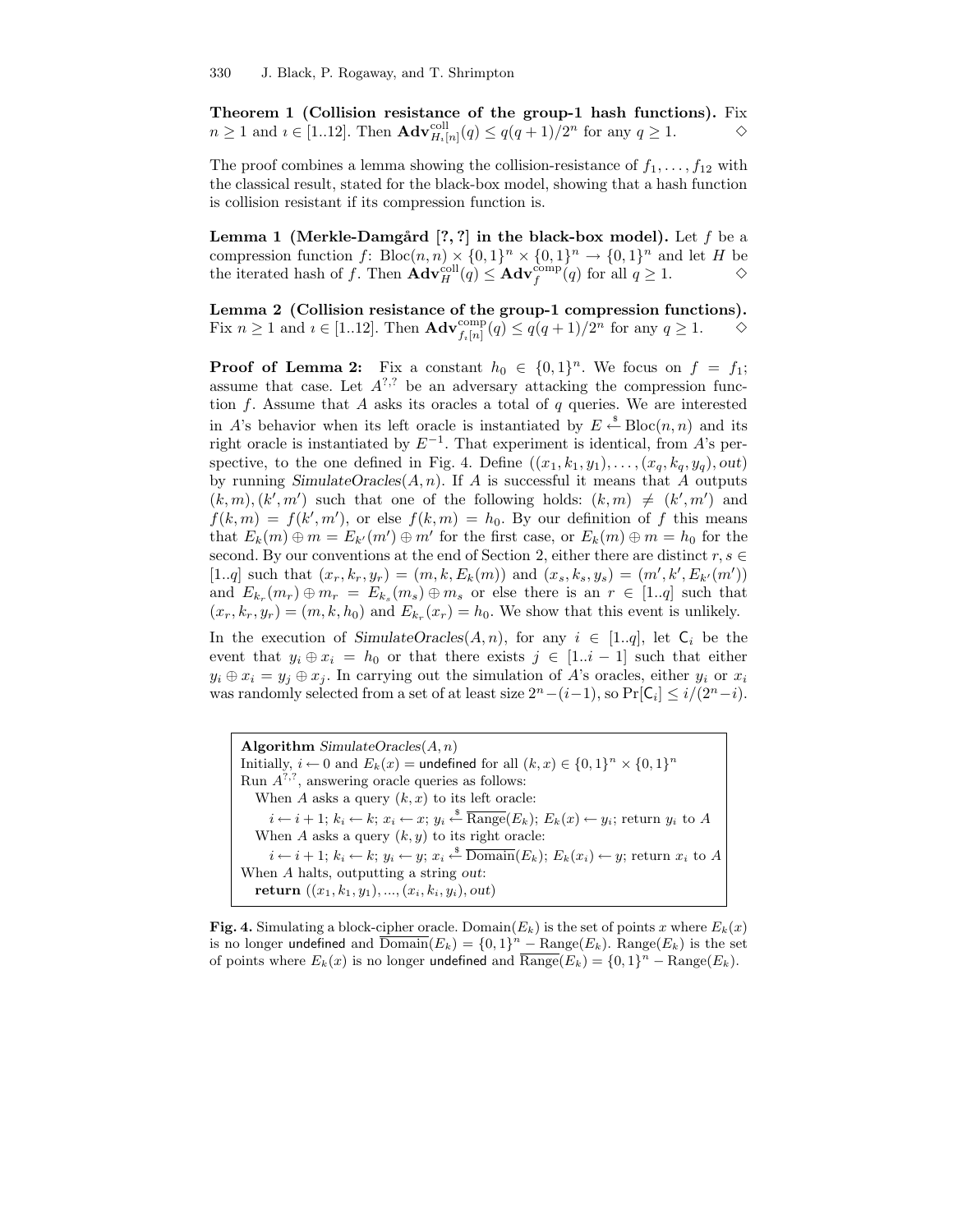By the contents of the previous paragraph, we thus have that  $\mathbf{Adv}_{f[n]}^{\text{comp}}(A) \leq$  $Pr[C_1 \vee \ldots \vee C_q] \leq \sum_{i=1}^q Pr[C_i] \leq \sum_{i=1}^q \frac{i}{2^n - (i-1)} \leq \frac{1}{2^n - 2^{n-1}} \sum_{i=1}^q i$  if  $q \leq 2^{n-1}$ . Continuing, our expression is at most  $\frac{1}{2^{n-1}} \frac{q(q+1)}{2} = \frac{q(q+1)}{2^n}$ . Since the above inequality is vacuous when  $q > 2^{n-1}$ , we may now drop the assumption that  $q \leq 2^{n-1}$ . We conclude that  $\mathbf{Adv}_{f[n]}^{\text{comp}}(q) \leq q(q+1)/2^n$ .

The above concludes the proof for the case of  $f_1$ . Compression functions  $f_{2...12}$ are similar.

### 4 Collision Resistance of the Group-2 Schemes

We cannot use the Merkle-Damgård paradigm for proving the security of  $H_{13..20}$ because their compression functions are not collision-resistant. Attacks for each compression function are easy to find. For example, one can break  $f_{17}(h, m) =$  $E_m(h) \oplus m$  as a compression function by choosing any two distinct  $m, m' \in$  ${0, 1}<sup>n</sup>$ , computing  $h = E_m^{-1}(m)$  and  $h' = E_{m'}^{-1}(m')$ , and outputting  $(h, m)$  and  $(h', m')$ . All the same, hash functions  $H_{13..20}$  enjoy almost the same collisionresistance upper bound as  $H_{1..12}$ .

Theorem 2 (Collision resistance of the group-2 hash functions). Fix  $n \geq 1$  and  $i \in [13..20]$ . Then  $\mathbf{Adv}_{H_i[n]}^{\text{coll}}(q) \leq 3q(q+1)/2^n$  for all  $q \geq 1$ .  $\diamond$ 

**Proof of Theorem 2:** Fix constants  $h_0, v \in \{0, 1\}^n$ . We prove the theorem for the case of  $H_{13}$ , where  $f(h,m) = f_{13}(h,m) = E_{h \oplus m}(m) \oplus v$ .

We define a directed graph  $G = (V_G, E_G)$  with vertex set  $V_G = \{0, 1\}^n \times \{0, 1\}^n \times$  $\{0,1\}^n$  and an arc  $(x, k, y) \rightarrow (x', k', y')$  in  $E_G$  if and only if  $k' \oplus x' = y \oplus v$ .

Let  $A^{?,?}$  be an adversary attacking  $H_{13}$ . We analyze the behavior of A when its left oracle is instantiated by  $E \stackrel{\text{d}}{\leftarrow} \text{Bloc}(n, n)$  and its right oracle is instantiated by  $E^{-1}$ . Assume that A asks its oracles at most q total queries. We must show that  $\mathbf{Adv}_{H_{13}[n]}^{\text{coll}}(A) \leq 3q(q+1)/2^n$ . Run the algorithm SimulateOracles(A, n). As  $A$  executes with its (simulated) oracle, color the vertices of  $G$  as follows:

- Initially, each vertex of  $G$  is uncolored.
- When A asks an E-query  $(k, x)$  and this returns a value y, or when A asks Ξ. an  $E^{-1}$ -query of  $(k, y)$  and this returns x, then: if  $x \oplus k = h_0$  then vertex  $(x, k, y)$  gets colored red; otherwise vertex  $(x, k, y)$  gets colored black.

According to the conventions at the end of Section 2, every query the adversary asks results in exactly one vertex getting colored red or black, that vertex formerly being uncolored.

We give a few additional definitions. A vertex of  $G$  is colored when it gets colored red or black. A path  $P$  in  $G$  is colored if all of its vertices are colored. Vertices  $(x, k, y)$  and  $(x', k', y')$  are said to collide if  $y = y'$ . Distinct paths P and P' are said to collide if all of their vertices are colored and they begin with red vertices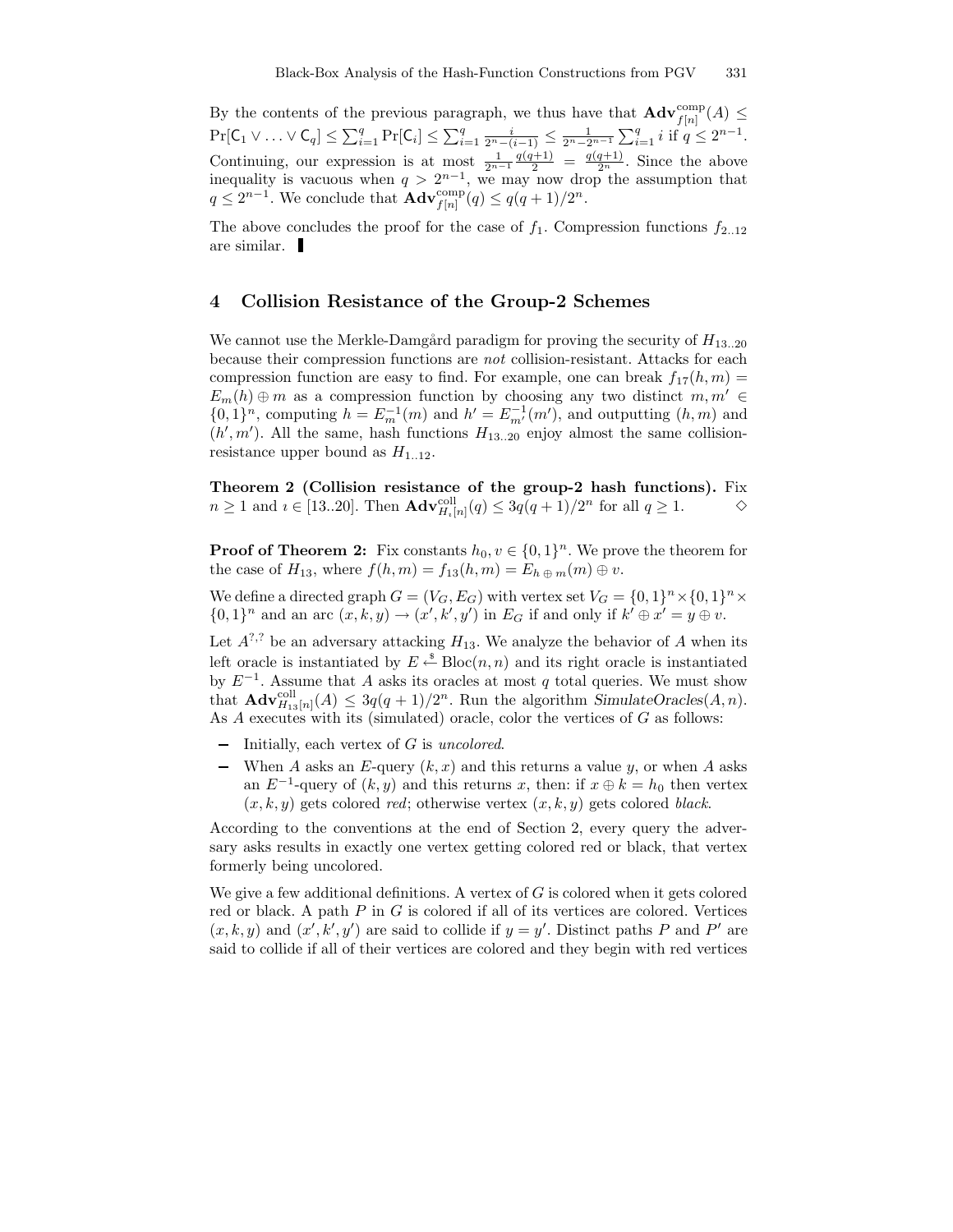|  | $i \; h_i =$                                               |                                                             |                             | $(x, k, y) \rightarrow (x', k', y')$ if $(x, k, y)$ red if $(x, k, y)$ , $(x', k', y')$ collide if |
|--|------------------------------------------------------------|-------------------------------------------------------------|-----------------------------|----------------------------------------------------------------------------------------------------|
|  |                                                            | $13 E_{w_i}(m_i) \oplus v \quad  y \oplus v = x' \oplus k'$ | $x \oplus k = h_0$ $y = y'$ |                                                                                                    |
|  | $14\,E_{w_i}(m_i)\oplus w_i$                               | $k \oplus y = x' \oplus k'$                                 |                             | $x \oplus k = h_0 \mid k \oplus y = k' \oplus y'$                                                  |
|  | $15 E_{m_i}(h_{i-1}) \oplus v \mid y \oplus v = x'$        |                                                             | $x = h_0$                   | $y \oplus v = x'$                                                                                  |
|  | $16 \big  E_{w_i}(h_{i-1}) \oplus v \big  y \oplus v = x'$ |                                                             | $x = h_0$                   | $y \oplus v = x'$                                                                                  |
|  | $17E_{m_i}(h_{i-1}) \oplus m_i k \oplus y = x'$            |                                                             | $x = h_0$                   | $k \oplus y = k' \oplus y'$                                                                        |
|  | $18 E_{w_i}(h_{i-1}) \oplus w_i  k \oplus y = x'$          |                                                             | $x = h_0$                   | $k \oplus y = k' \oplus y'$                                                                        |
|  |                                                            | $19 E_{m_i}(w_i) \oplus v \qquad y \oplus v = x' \oplus k'$ | $x \oplus k = h_0$ $y = y'$ |                                                                                                    |
|  |                                                            | $20E_{m_i}(w_i)\oplus m_i$ $k\oplus y=x'\oplus k'$          |                             | $x \oplus k = h_0 \mid k \oplus y = k' \oplus y'$                                                  |

Fig. 5. Rules for the existence of arcs, the coloring of a vertex red, and when vertices are said to collide. These notions are used in the proof of Theorem 2.

and they end with colliding vertices. Let C be the event that, as a result of the adversary's queries, there are formed in  $G$  some two colliding paths.

Claim 1.  $\mathbf{Adv}_{H_{13}[n]}^{\text{coll}}(A) \leq \Pr[\mathsf{C}]$  .

Claim 2.  $Pr[C] \leq 3q(q+1)/2^n$ .

The theorem follows immediately from these two claims, whose proofs can be found in the full paper [?]. Proofs for for  $H_{14..20}$  can be obtained by adapting the proof for  $H_{13}$  using the rules from Fig. 5. П

## 5 Matching Attacks on Collision Resistance

In this section we show that the security bounds given in Sections 3 and 4 are tight: we devise and analyze attacks that achieve advantage close to the earlier upper bounds. Our results are as follows.

**Theorem 3 (Finding collisions in**  $H_{1..4}$ ). Let  $i \in [1..4]$  and  $n \ge 1$ . Then  $\mathbf{Adv}_{H_{i}[n]}^{\text{coll}}(q) \ge 0.039(q-1)(q-3)/2^{n}$  for any even  $q \in [1..2^{(n-1)/2}]$ .  $\diamond$ 

Let Perm $(n)$  be the set of all permutations on  $\{0,1\}^n$ . Let  $\mathcal{P}_q(\{0,1\}^n)$  denote the set of all q-element subsets of  $\{0,1\}^n$ . The proof of Theorem 3 uses the following technical lemma whose proof appears in the full paper [?].

**Lemma 3.** Fix  $n \geq 1$ . Then

$$
\Pr\left[\pi \stackrel{\text{s}}{\leftarrow} \text{Perm}(n); Q \stackrel{\text{s}}{\leftarrow} \mathcal{P}_q(\{0, 1\}^n) \; : \; \exists x, x' \in Q \text{ such that } x \neq x' \text{ and } \right.\n\qquad\n\pi(x) \oplus x = \pi(x') \oplus x' \right] \geq .039(q - 1)(q - 3)/2^n
$$

for any even  $q \in [1..2^{(n-1)/2}]$ 

].  $\Diamond$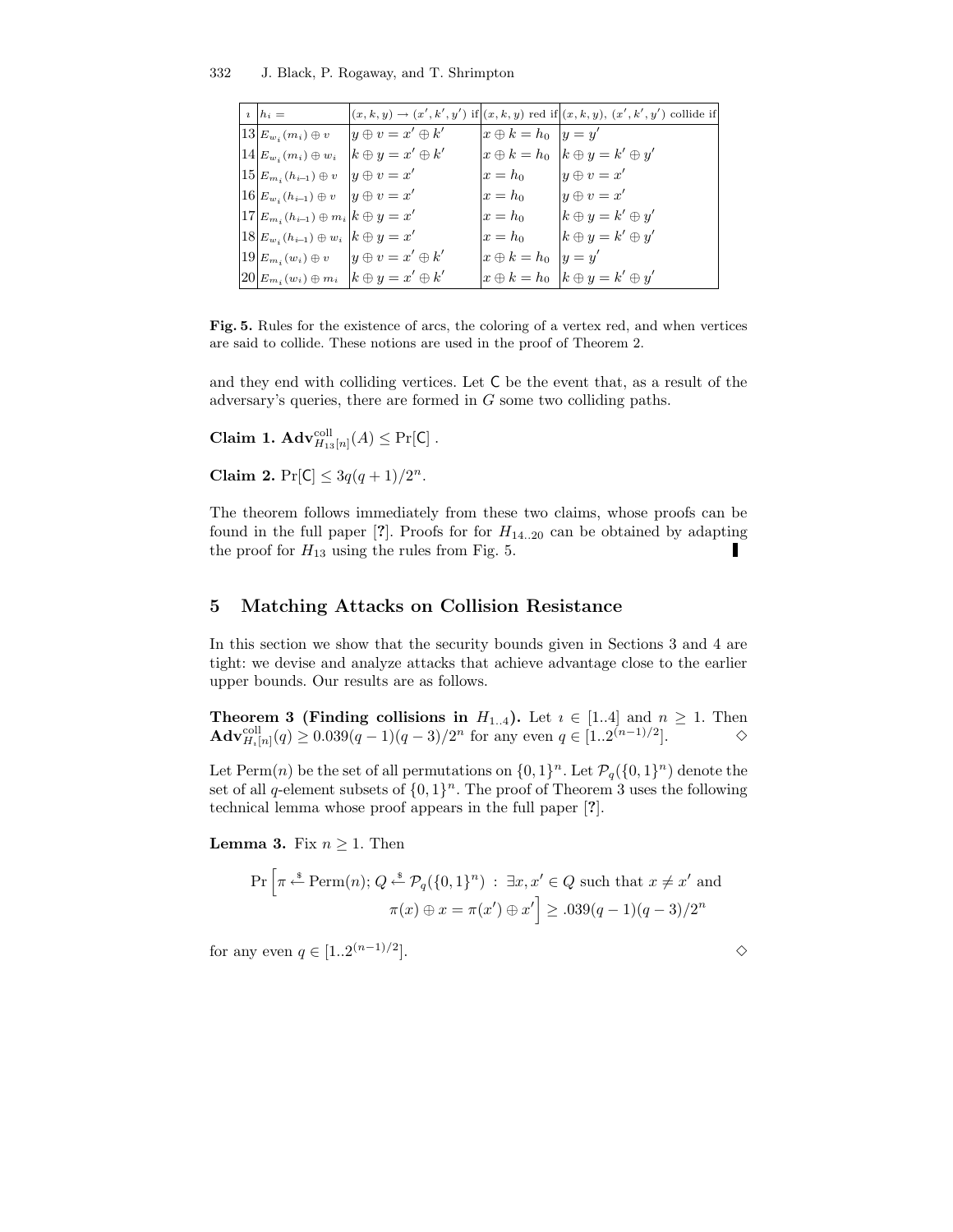**Proof of Theorem 3:** Consider the case  $H^E = H_1^E$  and fix  $h_0 \in \{0, 1\}^n$ . Let A be an adversary with the oracles  $E, E^{-1}$ . Let A select  $m_1, \ldots, m_q \stackrel{s}{\leftarrow} \{0,1\}^n$  and compute  $y_j = E_{h_0}(m_j) \oplus m_j$ ,  $j \in [1..q]$ . If A finds  $r, s \in [1..q]$  such that  $r < s$ and  $y_r = y_s$  then it returns  $(m_r, m_s)$ ; otherwise it returns  $(m_1, m_1)$  (failure). Let  $\pi = E_{h_0}$ . By definition  $\pi$  is a uniform element in  $\text{Perm}(n)$ , so we can invoke Lemma 3 to see that the probability that A succeeds to find a collision among  $m_1, \ldots, m_q$  under H is at least  $.039(q-1)(q-3)/2^n$ .

This attack and analysis extends to  $H_{2..4}$  by recognizing that for each scheme and distinct one-block messages m and m' we have  $H^E(m) = H^E(m')$  if and only if  $\pi(x) \oplus x = \pi(x') \oplus x'$  where  $\pi = E_{h_0}$  and  $x, x'$  are properly defined. For example, for  $H_2^E$  define  $x = h_0 \oplus m$  and  $x' = h_0 \oplus m'$ .

Analysis of collision-finding attacks on  $H_{5..20}$  is considerably less technical than for  $H_{1,4}$ . The crucial difference is that in each of  $H_{5,20}$  the block cipher is keyed in the first round by either the message m, or  $m \oplus h_0$ , where  $h_0$  is a fixed constant. Hence when A hashes q distinct one-block messages it always observes q random values. See the full paper [?] for a proof of the following.

**Theorem 4 (Finding collisions in**  $H_{5..20}$ ). Let  $i \in [5..20]$  and  $n \ge 1$ . Then  $\mathbf{Adv}_{H_{i}[n]}^{\text{coll}}(q) \geq 0.3q(q-1)/2^{n} \text{ for any } q \in [1..2^{n/2}]$ ].  $\Diamond$ 

#### 6 Security of the Schemes as OWFs

From the perspective of collision resistance there is no reason to favor any particular scheme from  $H_{1,20}$ . However, in this section we show that these schemes can be separated based on their strength as one-way functions. In particular, for an n-bit block cipher, an adversary attacking a group-1 hash function requires nearly  $2<sup>n</sup>$  oracle queries to do well at inverting a random range point, while an adversary attacking a group-2 hash function needs roughly  $2^{n/2}$  oracle queries to do the same job.

We begin with the theorem establishing good inversion-resistance for the group-1 schemes. The theorem is immediate from the two lemmas that follow it. The first result is analogous to Lemma 1. The second result shows that  $f_{1..12}$  have good inversion-resistance. All omitted proofs can be found in the full version of the paper [?].

Theorem 5 (OWF security of the group-1 hash functions). Fix  $n \geq 1$ and  $i \in [1..12]$ . Then  $\mathbf{Adv}_{H_i[n]}^{\text{inv}}(q) \le q/2^{n-1}$  for any  $q \ge 1$ .  $\diamond$ 

Lemma 4 (Merkle-Damgård for inversion resistance). Let  $f$  be a compression function  $f: \text{Bloc}(n, n) \times \{0, 1\}^n \times \{0, 1\}^n \to \{0, 1\}^n$  and let H be the iterated hash of f. Then  $\mathbf{Adv}_{H}^{\text{inv}}(q) \leq \mathbf{Adv}_{f}^{\text{inv}}(q)$  for all  $q \geq 1$ .

Lemma 5 (Inversion resistance of the group-1 compression functions). Fix  $n \geq 1$  and  $i \in [1..12]$ . Then  $\mathbf{Adv}_{f_i[n]}^{\text{inv}}(q) \leq q/2^{n-1}$  for any  $q \geq 1$ .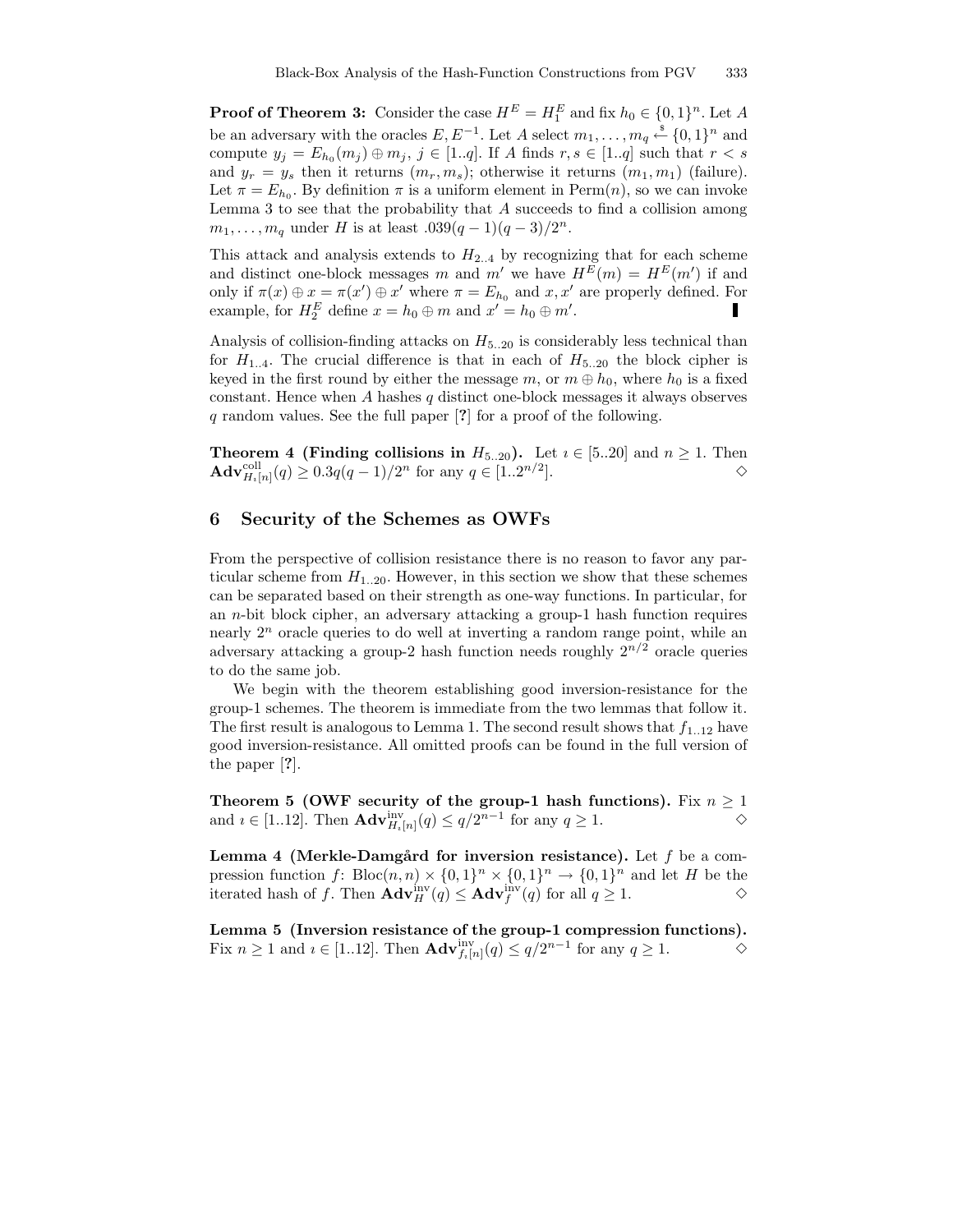**Proof of Lemma 5:** Fix a constant  $h_0 \in \{0, 1\}^n$ . We focus on compression function  $f^E = f_1^E$ ; assume that case. Let A be an adversary with oracles  $E, E^{-1}$ and input  $\sigma$ . Assume that A asks its oracles q total queries.

Define  $((x_1, k_1, y_1), \ldots, (x_q, k_q, y_q), \text{out})$  by running SimulateOracles(A, n). By our conventions at the end of Section 2, if A outputs  $(h, m)$  such that  $E(h,m) \oplus m = \sigma$  then  $(m,h,E(h,m)) = (x_i,k_i,y_i)$  for some  $i \in [1..q]$ . Let  $C_i$  be the event that  $(x_i, k_i, y_i)$  is such that  $x_i \oplus y_i = \sigma$ . In carrying out the simulation of A's oracles, either  $x_i$  or  $y_i$  was randomly assigned from a set of at least size  $2^n - (i - 1)$ , so  $Pr[\mathsf{C}_i] \leq 1/(2^n - (i - 1))$ . Thus  $\Pr[(h,m) \leftarrow A^{E,E^{-1}}(z): E(h,m) \oplus m = \sigma] \leq \Pr[\mathsf{C}_1 \vee \ldots \vee \mathsf{C}_q] \leq \sum_{i=1}^q \Pr[\mathsf{C}_i]$ <br>  $\sum_{i=1}^q \sum_{j=1}^q \sum_{j=1}^q \mathsf{C}_i = \sum_{i=1}^q \mathsf{C}_i \otimes \mathsf{C}_i$  of  $\sigma \geq 2^{n-1}$ . Continuing, our expression is at m  $[(h,m) \leftarrow A^{E,E^{-1}}(z): E(h,m) \oplus m = \sigma] \leq \Pr[C_1 \vee \ldots \vee C_q] \leq \sum_{i=1}^q \Pr[C_i] \leq$  $\frac{q}{q-1}$   $\frac{1}{2^n-(i-1)} \leq \frac{q}{2^n-2^{n-1}}$  if  $q \leq 2^{n-1}$ . Continuing, our expression is at most  $\frac{q}{2^{n-1}}$ . Since the above inequality is vacuous when  $q > 2^{n-1}$ , we may now drop the assumption that  $q \leq 2^{n-1}$ .

The above concludes the proof for the case of  $f_1$ . Compression functions  $f_{2...12}$ are similar.

We cannot use Lemma 4 to prove the security of the group-2 schemes because the associated compression functions are not inversion-resistant. An attack for each is easy to find. For example, consider  $f_{13}(h,m) = E(h \oplus m, m) \oplus v$ . For any point  $\sigma$ , the adversary fixes  $k = 0$ , computes  $m = E_0^{-1}(\sigma \oplus v)$ , and returns  $(m, m)$ , which is always a correct inverse to  $\sigma$ . Still, despite these compression functions being invertible with a single oracle query, there is a reasonable security bound for the group-2 schemes.

Theorem 6 (OWF security of the group-2 hash functions). Fix  $n \geq 1$ and  $i \in [13..20]$ . Then  $\text{Adv}_{H_i[n]}^{\text{inv}}(q) \leq 9(q+3)^2/2^n$  for any  $q > 1$ .  $\diamond$ 

The proof of Theorem 6 makes use of the following lemma, which guarantees that, up to a constant, for messages of length greater than  $n$ -bits, the bounds we have computed for collision resistance hold for inversion resistance as well.

Lemma 6 (Collision resistance  $\Rightarrow$  inversion resistance). Fix  $i \in [1..20]$ and  $n \geq 1$ . Let  $\tilde{H} = H_i[n]$  restricted to domain  $Bloc(n, n) \times \bigcup_{i \geq 2}^{\infty} \{0, 1\}^{in}$ . Then  $\mathbf{Adv}_{\widetilde{H}}^{\text{inv}}(q) \leq 3\mathbf{Adv}_{H}^{\text{coll}}(q+2) + q/2^{n-1}$  for any  $q \geq 1$ .  $\diamondsuit$ 

Finally, we prove that the security bounds given in Theorems 5 and 6 are tight, by describing adversaries that achieve advantage very close to the upper bounds. The analysis falls into three groupings.

**Theorem 7 (Attacking**  $H_{1,4}$  **as OWFs).** Fix  $n \geq 1$  and  $i \in [1..4]$ . Then Adv $_{H_i[n]}^{inv}(q) \ge 0.4q/2^n$  for any  $q \in [1..2^{n-2}]$ .  $\diamond$ 

**Theorem 8 (Attacking**  $H_{5,12}$  **as OWFs).** Fix  $n \geq 1$  and  $i \in [5,12]$ . Then  $\mathbf{Adv}_{H_{i}[n]}^{\text{inv}}(q) \ge 0.6q/2^{n} \text{ for any } q \in [1..2^{n}-1].$ 

**Theorem 9 (Attacking**  $H_{13..20}$  **as OWFs).** Fix  $n \ge 1$  and  $i \in [13..20]$ . Then  $\mathbf{Adv}_{H_{i}[n]}^{\text{inv}}(q) \ge 0.15q^2/2^n$  for any even  $q \in [2..2^{n/2}]$ .

The proofs for the above three theorems appear in the full paper.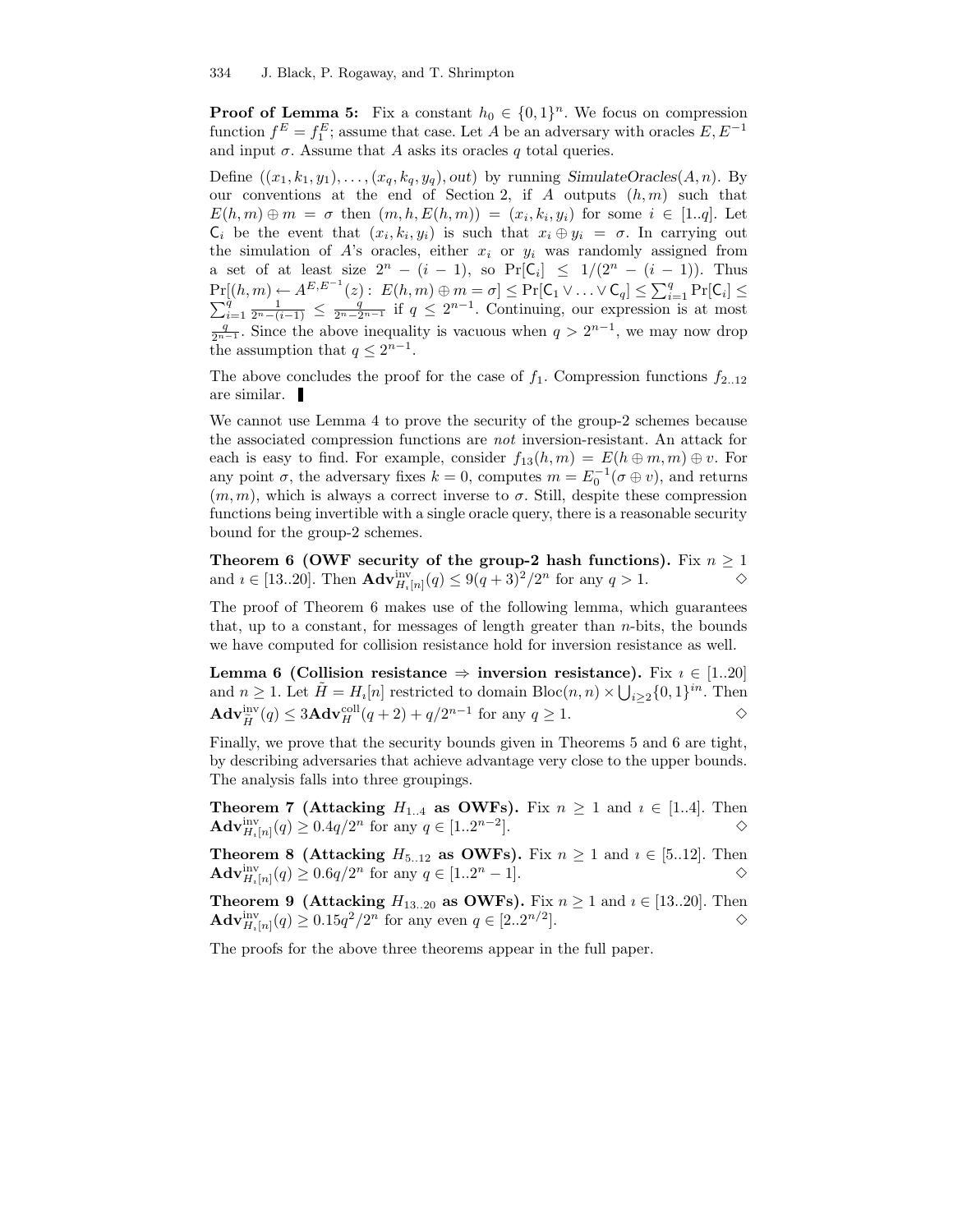## Acknowledgments

Thanks to the anonymous reviewers for helpful comments and references.

John Black received support from NSF CAREER award CCR-0133985. This work was carried out while John was at the University of Nevada, Reno.

Phil Rogaway and his student Tom Shrimpton received support from NSF grant CCR-0085961 and a gift from CISCO Systems. Many thanks for their kind support.

#### A Fatal Attacks on Five of PGV's B-Labeled Schemes

In [?] there are a total of 13 schemes labeled as "backward attackable." We have already shown that eight of these,  $H_{13,20}$ , are collision resistant. But the remaining five schemes are completely insecure; each can be broken with two queries. Consider, for example,  $H = \hat{H}_{39}$ , constructed by iterating the compression function  $f = \hat{f}_{39}$  defined by  $f^E(h_{i-1}, m_i) = E_{m_i \oplus h_{i-1}}(m_i \oplus h_{i-1}) \oplus m_i$ . For any  $c \in \{0,1\}^n$  the strings  $(h_0 \oplus c) \parallel (E_c(c) \oplus h_0)$  hashes to  $h_0$ , and so it so it takes only two queries to produce a collision. Variants of this attack, break the schemes  $\hat{H}_{40}$ ,  $\hat{H}_{43}$ ,  $\hat{H}_{55}$  and  $\hat{H}_{59}$  defined in Fig. 1. Namely, for  $\hat{H}_{40}$ , messages  $(h_0 \oplus c) \parallel (E_v(c) \oplus h_0)$  collide; for  $\hat{H}_{43}$ ,  $(h_0 \oplus c) \parallel (E_c(c) \oplus h_0 \oplus c)$ ; for  $\hat{H}_{55},\, (h_{0}\oplus c)\parallel (E_{c}(v)\oplus h_{0});\, {\rm for}\,\, \hat{H}_{59},\, (h_{0}\oplus c)\parallel (E_{c}(v)\oplus h_{0}\oplus c).$ 

## B Two Notions of Inversion Resistance

We defined  $\mathbf{Adv}_{H}^{\text{inv}}$  by giving the adversary a random range point  $\sigma \in \{0,1\}^{n}$ and asking the adversary to find an  $H$ -preimage for  $\sigma$ . The usual definition for a one-way function has one choose a random domain point  $M$ , apply  $H$ , and ask then ask the adversary to invert the result.

Definition 4 (Conventional definition of a OWF). Let  $H$  be a blockcipher-based hash function, H: Bloc $(\kappa, n) \times D \to R$ , and let  $\ell$  be a number such that  $\{0,1\}^{\ell} \subseteq D$ . Let A be an adversary. Then the advantage of A in inverting H on the distribution induced by applying H to a random  $\ell$ -bit string is the real number

$$
\mathbf{Adv}_{H}^{\text{owf}}(A,\ell) = \Pr\left[E \xleftarrow{\$} \text{Bloc}(\kappa, n); M \xleftarrow{\$} (\{0,1\}^{n})^{\ell}; \sigma \leftarrow H^{E}(M);
$$

$$
M' \leftarrow A^{E,E^{-1}}(\sigma): H^{E}(M') = \sigma\right]
$$

For  $q \geq 0$  a number,  $\mathbf{Adv}_{H}^{\text{owf}}(q, \ell)$  is defined in the usual way, as the maximum value of  $\mathbf{Adv}^{\text{owf}}_H(A, \ell)$  over all adversaries A that ask at most q queries.

Though the  $\text{Adv}^{\text{owf}}$  and  $\text{Adv}^{\text{inv}}$  measures can, in general, be far apart, it is natural to guess that they coincide for "reasonable" hash-functions like  $H_{1..20}$ . In particular, one might think that the random variable  $H_i^E(M)$  is uniformly distributed in  $\{0,1\}^n$  if  $M \stackrel{\$}{\leftarrow} \{0,1\}^{n\ell}$  and  $E \stackrel{\$}{\leftarrow} \text{Bloc}(n,n)$ . Interestingly, this is not true. For example, experiments show that when  $E \overset{\hspace{0.1em}\mathsf{\scriptscriptstyle\$}}{\leftarrow} \mathrm{Bloc}(2,2)$  and  $M \overset{\hspace{0.1em}\mathsf{\scriptscriptstyle\$}}{\leftarrow} \{0,1\}^4$